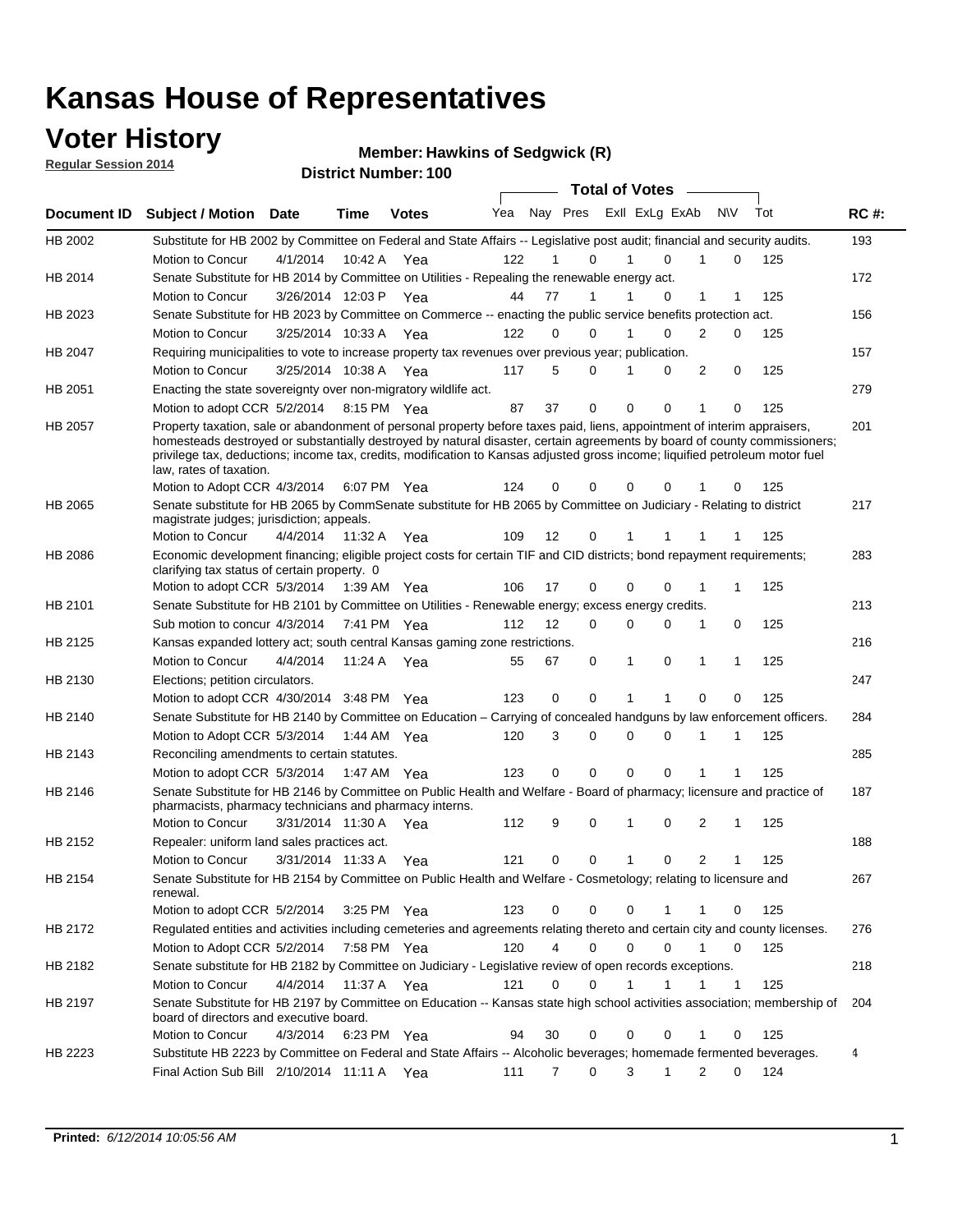### **Voter History**

**Regular Session 2014**

**Hawkins of Sedgwick (R)**

| negurur ocssion zo i≒ |                                                                                                                                                                                                                                                                                                                                                                                                                                                                                                                                                                                                                                                                                                                                                                                                                                                                                                                 |                       |             | <b>District Number: 100</b> |     |                |                         |              |             |              |                    |             |
|-----------------------|-----------------------------------------------------------------------------------------------------------------------------------------------------------------------------------------------------------------------------------------------------------------------------------------------------------------------------------------------------------------------------------------------------------------------------------------------------------------------------------------------------------------------------------------------------------------------------------------------------------------------------------------------------------------------------------------------------------------------------------------------------------------------------------------------------------------------------------------------------------------------------------------------------------------|-----------------------|-------------|-----------------------------|-----|----------------|-------------------------|--------------|-------------|--------------|--------------------|-------------|
|                       |                                                                                                                                                                                                                                                                                                                                                                                                                                                                                                                                                                                                                                                                                                                                                                                                                                                                                                                 |                       |             |                             |     |                | <b>Total of Votes</b>   |              |             |              |                    |             |
| <b>Document ID</b>    | <b>Subject / Motion Date</b>                                                                                                                                                                                                                                                                                                                                                                                                                                                                                                                                                                                                                                                                                                                                                                                                                                                                                    |                       | <b>Time</b> | <b>Votes</b>                | Yea |                | Nay Pres Exll ExLg ExAb |              |             | <b>N\V</b>   | Tot                | <b>RC#:</b> |
| HB 2223               | Substitute for HB 2223 by Committee on Federal and State Affairs—Alcoholic beverages; homemade fermented beverages;<br>microbrewery gallonage expanded; liquor license length of citizenship.                                                                                                                                                                                                                                                                                                                                                                                                                                                                                                                                                                                                                                                                                                                   |                       |             |                             |     |                |                         |              |             |              |                    | 205         |
|                       | Motion to Concur                                                                                                                                                                                                                                                                                                                                                                                                                                                                                                                                                                                                                                                                                                                                                                                                                                                                                                | 4/3/2014 6:27 PM Yea  |             |                             | 115 | 9              | 0                       | 0            | 0           |              | 125<br>0           |             |
| HB 2231               | Senate Substitute for Substitute for HB 2231 by Committee on Ways and Means - Appropriations for FY 2014, FY 2015, FY<br>2016, FY 2017 and FY 2018 for various state agencies; capital improvement projects; claims against the state.                                                                                                                                                                                                                                                                                                                                                                                                                                                                                                                                                                                                                                                                          |                       |             |                             |     |                |                         |              |             |              |                    | 282         |
|                       | Motion to adopt CCR 5/2/2014 9:48 PM Yea                                                                                                                                                                                                                                                                                                                                                                                                                                                                                                                                                                                                                                                                                                                                                                                                                                                                        |                       |             |                             | 70  | 54             | $\Omega$                | $\Omega$     | 0           | 1            | 125<br>0           |             |
| <b>HB 2246</b>        | Substitute for HB 2246 by Committee on Commerce, Labor and Economic Development - Peer review for certain licensed<br>technical professions.                                                                                                                                                                                                                                                                                                                                                                                                                                                                                                                                                                                                                                                                                                                                                                    |                       |             |                             |     |                |                         |              |             |              |                    | 38          |
|                       | EFA Sub Bill                                                                                                                                                                                                                                                                                                                                                                                                                                                                                                                                                                                                                                                                                                                                                                                                                                                                                                    | 2/21/2014 1:34 PM Yea |             |                             | 120 | 0              | $\Omega$                |              | 0           | 2            | 124                |             |
| HB 2246               | Substitute for HB 2246 by Committee on Commerce, Labor and Economic Development - Peer review for certain licensed<br>technical professions.                                                                                                                                                                                                                                                                                                                                                                                                                                                                                                                                                                                                                                                                                                                                                                    |                       |             |                             |     |                |                         |              |             |              |                    | 260         |
|                       | Motion to Concur                                                                                                                                                                                                                                                                                                                                                                                                                                                                                                                                                                                                                                                                                                                                                                                                                                                                                                | 5/2/2014              |             | 11:40 A Yea                 | 124 | 0              | 0                       | $\mathbf 0$  |             | 0            | 125<br>0           |             |
| HB 2272               | Kansas expanded lottery act; southeast Kansas gaming zone; privilege fee and investment threshold amount reduced.                                                                                                                                                                                                                                                                                                                                                                                                                                                                                                                                                                                                                                                                                                                                                                                               |                       |             |                             |     |                |                         |              |             |              |                    | 200         |
|                       | <b>Motion to Concur</b>                                                                                                                                                                                                                                                                                                                                                                                                                                                                                                                                                                                                                                                                                                                                                                                                                                                                                         | 4/2/2014              |             | 4:18 PM Yea                 | 84  | 36             | 0                       | $\Omega$     | 0           |              | 125<br>4           |             |
| HB 2296               | Campaign finance; permitted uses of campaign funds; increased exemption amount for certain candidates; contributor<br>information; lobbyist filings.                                                                                                                                                                                                                                                                                                                                                                                                                                                                                                                                                                                                                                                                                                                                                            |                       |             |                             |     |                |                         |              |             |              |                    | 248         |
|                       | Motion to adopt CCR 4/30/2014 3:53 PM Yea                                                                                                                                                                                                                                                                                                                                                                                                                                                                                                                                                                                                                                                                                                                                                                                                                                                                       |                       |             |                             | 119 | 4              | 0                       | 1            |             | 0            | 125<br>0           |             |
| HB 2296               | Campaign finance; permitted uses of campaign funds; increased exemption amount for certain candidates; contributor<br>information; lobbyist filings.                                                                                                                                                                                                                                                                                                                                                                                                                                                                                                                                                                                                                                                                                                                                                            |                       |             |                             |     |                |                         |              |             |              |                    | 287         |
|                       | Motion to Override<br>Veto                                                                                                                                                                                                                                                                                                                                                                                                                                                                                                                                                                                                                                                                                                                                                                                                                                                                                      | 5/30/2014 10:24 A Yea |             |                             | 96  | 5              | 0                       | $\mathbf 0$  | $\mathbf 0$ | 24<br>0      | 125                |             |
| HB 2298               | Senate Sub for HB 2298 by Committee on Judiciary - Uniform controlled substances act. Senate Sub for HB 2298 by<br>Committee on Judiciary - Uniform controlled substances act.                                                                                                                                                                                                                                                                                                                                                                                                                                                                                                                                                                                                                                                                                                                                  |                       |             |                             |     |                |                         |              |             |              |                    | 209         |
|                       | Motion to Concur                                                                                                                                                                                                                                                                                                                                                                                                                                                                                                                                                                                                                                                                                                                                                                                                                                                                                                | 4/3/2014              |             | 6:40 PM Yea                 | 123 |                | 0                       | $\mathbf 0$  | $\Omega$    |              | $\mathbf 0$<br>125 |             |
| HB 2303               | Relating to driver's license fees; driving under the influence equipment fund.                                                                                                                                                                                                                                                                                                                                                                                                                                                                                                                                                                                                                                                                                                                                                                                                                                  |                       |             |                             |     |                |                         |              |             |              |                    | 1           |
|                       | Motion to adopt CCR 1/22/2014 11:45 A Yea                                                                                                                                                                                                                                                                                                                                                                                                                                                                                                                                                                                                                                                                                                                                                                                                                                                                       |                       |             |                             | 109 | 11             | 0                       | 1            | $\Omega$    | 4            | $\mathbf 0$<br>125 |             |
| HB 2312               | Local governments; investment of idle funds; changes.                                                                                                                                                                                                                                                                                                                                                                                                                                                                                                                                                                                                                                                                                                                                                                                                                                                           |                       |             |                             |     |                |                         |              |             |              |                    | 253         |
|                       | Motion to Concur                                                                                                                                                                                                                                                                                                                                                                                                                                                                                                                                                                                                                                                                                                                                                                                                                                                                                                | 5/1/2014              |             | 4:31 PM Yea                 | 123 | $\overline{2}$ | $\Omega$                | $\Omega$     | $\Omega$    | 0            | 125<br>$\Omega$    |             |
| HB 2338               | Substitute for HB 2338 by Committee on Ways and Means - Judicial branch; supplemental appropriation for fiscal year 2015,<br>judiciary operations; increasing various docket fees and creating new docket fees; annually, allowing the allocation of a budget<br>for each judicial district court operations, chief judge would have the authority to expend funds as necessary to carry out the<br>functions of such district if such chief judge elected to do so, including establishing what court personnel are necessary and<br>their compensation; district court judges in judicial district elect chief judge and court of appeals judges elect chief judge of the<br>court of appeals; district judge and district magistrate judge vacancies; statutory authority for longevity bonus for judicial<br>branch employees repealed; nonseverability clause.<br>Motion to Adopt CCR 4/4/2014 7:17 PM Yea |                       |             |                             | 66  | 57             | 0                       | $\Omega$     | 0           | 2            | 125<br>0           | 229         |
| HB 2378               | Senate Substitute for HB 2378 by Committee on Assessment and Taxation - Providing sales tax exemption for sales of certain 189                                                                                                                                                                                                                                                                                                                                                                                                                                                                                                                                                                                                                                                                                                                                                                                  |                       |             |                             |     |                |                         |              |             |              |                    |             |
|                       | machinery and equipment used for surface mining activities.                                                                                                                                                                                                                                                                                                                                                                                                                                                                                                                                                                                                                                                                                                                                                                                                                                                     |                       |             |                             |     |                |                         |              |             |              |                    |             |
|                       | Motion to Concur                                                                                                                                                                                                                                                                                                                                                                                                                                                                                                                                                                                                                                                                                                                                                                                                                                                                                                | 3/31/2014 11:35 A     |             | Yea                         | 117 | 4              | 0                       | 1            | 0           | 2            | 125                |             |
| HB 2389               | Senate Substitute for HB 2389 by Committee on Judiciary - Crimes and criminal procedure; mistreatment of a dependent adult 277                                                                                                                                                                                                                                                                                                                                                                                                                                                                                                                                                                                                                                                                                                                                                                                  |                       |             |                             |     |                |                         |              |             |              |                    |             |
|                       | or an elder person; RICO; warrants; discharge of certain persons; appeals.                                                                                                                                                                                                                                                                                                                                                                                                                                                                                                                                                                                                                                                                                                                                                                                                                                      |                       |             |                             |     |                |                         |              |             |              |                    |             |
|                       | Motion to Adopt CCR 5/2/2014 8:05 PM Yea                                                                                                                                                                                                                                                                                                                                                                                                                                                                                                                                                                                                                                                                                                                                                                                                                                                                        |                       |             |                             | 123 |                | 0                       | 0            | 0           | 1            | 125<br>0           |             |
| HB 2398               | Relating to the Kansas revised limited liability company act.                                                                                                                                                                                                                                                                                                                                                                                                                                                                                                                                                                                                                                                                                                                                                                                                                                                   |                       |             |                             |     |                |                         |              |             |              |                    | 28          |
|                       | <b>Final Action</b><br>Amended                                                                                                                                                                                                                                                                                                                                                                                                                                                                                                                                                                                                                                                                                                                                                                                                                                                                                  | 2/21/2014 11:13 A Yea |             |                             | 120 | $\mathbf{1}$   | 0                       | 1            | 0           | 2            | 0<br>124           |             |
| HB 2402               | National day of the cowboy.                                                                                                                                                                                                                                                                                                                                                                                                                                                                                                                                                                                                                                                                                                                                                                                                                                                                                     |                       |             |                             |     |                |                         |              |             |              |                    | 163         |
|                       | <b>Final Action</b>                                                                                                                                                                                                                                                                                                                                                                                                                                                                                                                                                                                                                                                                                                                                                                                                                                                                                             | 3/26/2014 10:55 A     |             | Yea                         | 116 | 7              | 0                       | $\mathbf 1$  | 0           | $\mathbf{1}$ | 125<br>0           |             |
| HB 2417               | Expansion of rural opportunity zones.                                                                                                                                                                                                                                                                                                                                                                                                                                                                                                                                                                                                                                                                                                                                                                                                                                                                           |                       |             |                             |     |                |                         |              |             |              |                    | 61          |
|                       | <b>Final Action</b><br>Amended                                                                                                                                                                                                                                                                                                                                                                                                                                                                                                                                                                                                                                                                                                                                                                                                                                                                                  | 2/27/2014 10:16 A     |             | Nay                         | 104 | 19             | 0                       | 0            | 0           | 1            | 0<br>124           |             |
| HB 2418               | Adult care home licensure act; removal of outdated rule and regulation reference.                                                                                                                                                                                                                                                                                                                                                                                                                                                                                                                                                                                                                                                                                                                                                                                                                               |                       |             |                             |     |                |                         |              |             |              |                    | 6           |
|                       | <b>Final Action</b>                                                                                                                                                                                                                                                                                                                                                                                                                                                                                                                                                                                                                                                                                                                                                                                                                                                                                             | 2/12/2014 11:20 A     |             | Yea                         | 121 | 0              | 0                       | $\mathbf{1}$ | 0           | 2            | 124<br>0           |             |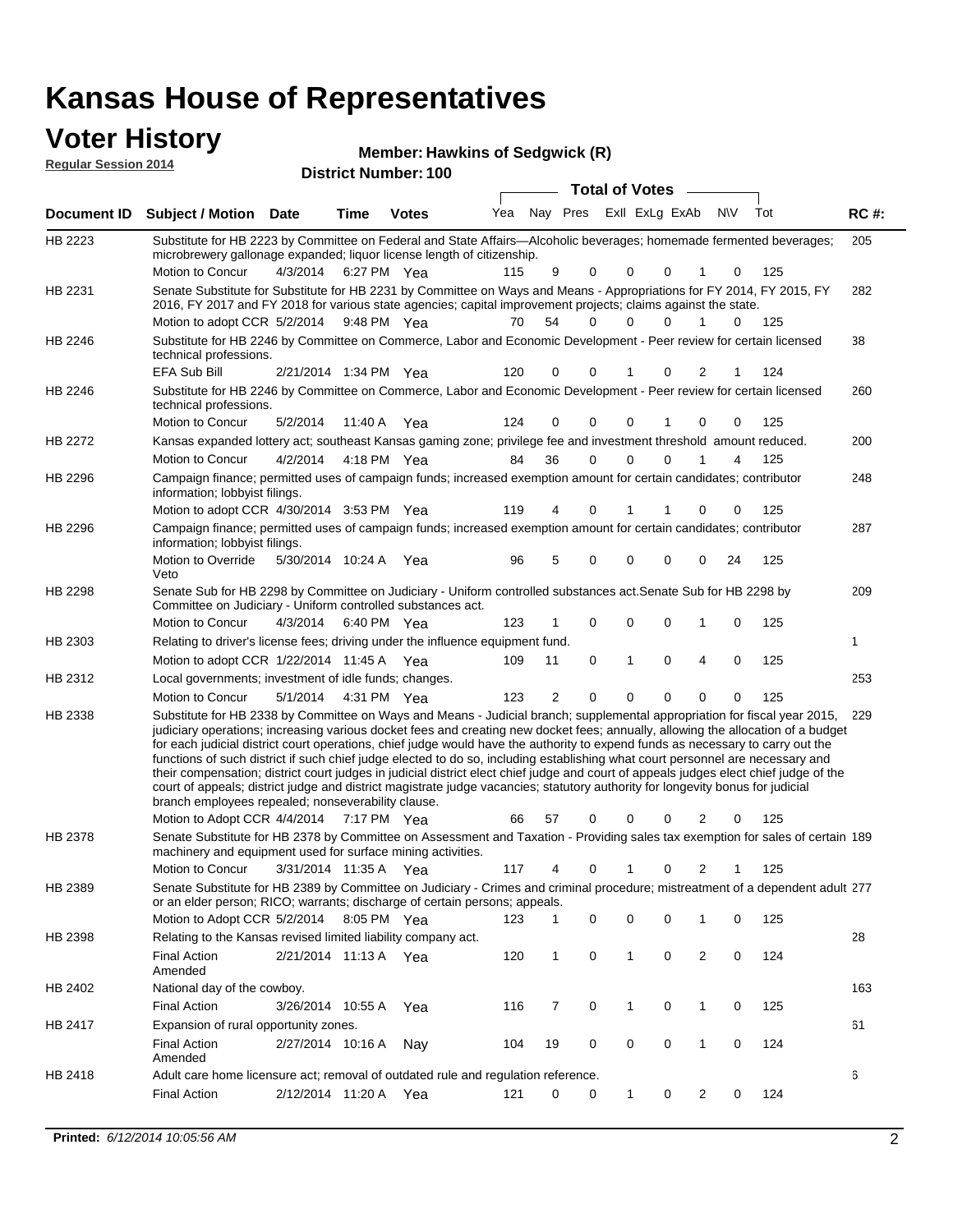### **Voter History**

**Regular Session 2014**

#### **Hawkins of Sedgwick (R)**

|             |                                                                                                                                                                                                                                                                                                                                                      |                       |             | DISTRICT MAILINGL. TOO | <b>Total of Votes</b> |          |          |  |                            |                |                |              |     |                |
|-------------|------------------------------------------------------------------------------------------------------------------------------------------------------------------------------------------------------------------------------------------------------------------------------------------------------------------------------------------------------|-----------------------|-------------|------------------------|-----------------------|----------|----------|--|----------------------------|----------------|----------------|--------------|-----|----------------|
| Document ID | <b>Subject / Motion</b>                                                                                                                                                                                                                                                                                                                              | Date                  | Time        | <b>Votes</b>           | Yea                   |          | Nay Pres |  | Exll ExLg ExAb             |                | N\V            |              | Tot | <b>RC#:</b>    |
| HB 2418     | Kansas department for aging and disability services; adult care homes                                                                                                                                                                                                                                                                                |                       |             |                        |                       |          |          |  |                            |                |                |              |     | 221            |
|             | <b>Motion to Concur</b>                                                                                                                                                                                                                                                                                                                              | 4/4/2014              | 11:49 A     | Yea                    | 122                   | 0        | 0        |  | 1<br>1                     | 1              |                | 0            | 125 |                |
| HB 2419     | City annexation; fire district territory; detachment.                                                                                                                                                                                                                                                                                                |                       |             |                        |                       |          |          |  |                            |                |                |              |     | 120            |
|             | <b>Final Action</b>                                                                                                                                                                                                                                                                                                                                  | 3/17/2014 11:19 A     |             | Yea                    | 122                   | 0        | 0        |  | 0<br>0                     | $\overline{2}$ |                | $\mathbf{1}$ | 125 |                |
| HB 2419     | City annexation; fire district territory; detachment.                                                                                                                                                                                                                                                                                                |                       |             |                        |                       |          |          |  |                            |                |                |              |     | 196            |
|             | Motion to Concur                                                                                                                                                                                                                                                                                                                                     | 4/2/2014              | 10:32 A     | Yea                    | 122                   | 0        | 0        |  | 0<br>0                     | $\overline{2}$ |                | 1            | 125 |                |
| HB 2420     | School crossing quards.                                                                                                                                                                                                                                                                                                                              |                       |             |                        |                       |          |          |  |                            |                |                |              |     | 5              |
|             | <b>Final Action</b><br>Amended                                                                                                                                                                                                                                                                                                                       | 2/10/2014 11:12 A     |             | Yea                    | 118                   | 0        | 0        |  | 3<br>1                     | $\overline{2}$ |                | 0            | 124 |                |
| HB 2420     | School crossing guards.                                                                                                                                                                                                                                                                                                                              |                       |             |                        |                       |          |          |  |                            |                |                |              |     | 197            |
|             | Motion to Concur                                                                                                                                                                                                                                                                                                                                     | 4/2/2014              | 10:34 A     | Yea                    | 123                   | 0        | 0        |  | 0<br>0                     | 2              |                | 0            | 125 |                |
| HB 2422     | Defining watercraft for purposes of taxation.                                                                                                                                                                                                                                                                                                        |                       |             |                        |                       |          |          |  |                            |                |                |              |     | 14             |
|             | <b>Final Action</b><br>Amended                                                                                                                                                                                                                                                                                                                       | 2/14/2014 11:13 A     |             | Yea                    | 118                   | 0        | 0        |  | 2<br>$\mathbf 0$           | $\overline{4}$ |                | 0            | 124 |                |
| HB 2424     | Robert G. (Bob) Bethell interchange.                                                                                                                                                                                                                                                                                                                 |                       |             |                        |                       |          |          |  |                            |                |                |              |     | 85             |
|             | EFA Sub Bill                                                                                                                                                                                                                                                                                                                                         | 2/27/2014 4:03 PM Yea |             |                        | 119                   | 4        | 0        |  | $\Omega$<br>$\Omega$       | 1              |                | 0            | 124 |                |
| HB 2424     | Substitute for HB 2424 by Committee on Transportation - Designating the Robert G. (Bob) Bethell interchange; the SGT David 190<br>Enzbrenner memorial highway; t the Pack S Clair highway; the ancient Indian traders trail; the Harper county veterans<br>memorial highway; the Bonnie Huy memorial highway; the Bonnie Sharp memorial interchange. |                       |             |                        |                       |          |          |  |                            |                |                |              |     |                |
|             | Motion to Concur                                                                                                                                                                                                                                                                                                                                     | 3/31/2014 11:37 A Yea |             |                        | 117                   | 3        | $\Omega$ |  | 1<br>0                     | $\overline{2}$ |                | 2            | 125 |                |
| HB 2429     | Making the water conservation program part of and supplemental to the Kansas water appropriation act.                                                                                                                                                                                                                                                |                       |             |                        |                       |          |          |  |                            |                |                |              |     | $\overline{7}$ |
|             | <b>Final Action</b><br>Amended                                                                                                                                                                                                                                                                                                                       | 2/12/2014 11:22 A Yea |             |                        | 121                   | $\Omega$ | $\Omega$ |  | 0<br>1                     | $\overline{2}$ |                | $\mathbf 0$  | 124 |                |
| HB 2430     | Promoting employment across Kansas act; benefits.                                                                                                                                                                                                                                                                                                    |                       |             |                        |                       |          |          |  |                            |                |                |              |     | 90             |
|             | <b>EFA Sub Bill</b>                                                                                                                                                                                                                                                                                                                                  | 2/27/2014 4:08 PM Yea |             |                        | 110                   | 13       | 0        |  | $\mathbf 0$<br>0           |                |                | 0            | 124 |                |
| HB 2430     | Substitute for HB 2430 by Committee on Commerce, Labor and Economic Development - Promoting employment across<br>Kansas act; benefits.                                                                                                                                                                                                               |                       |             |                        |                       |          |          |  |                            |                |                |              |     | 278            |
|             | Motion to adopt CCR 5/2/2014                                                                                                                                                                                                                                                                                                                         |                       | 8:09 PM Yea |                        | 114                   | 10       | 0        |  | 0<br>0                     | 1              |                | 0            | 125 |                |
| HB 2433     | Relating to the Kansas uniform securities act.                                                                                                                                                                                                                                                                                                       |                       |             |                        |                       |          |          |  |                            |                |                |              |     | 62             |
|             | <b>Final Action</b><br>Amended                                                                                                                                                                                                                                                                                                                       | 2/27/2014 10:17 A Yea |             |                        | 123                   | 0        | 0        |  | $\mathbf 0$<br>$\mathbf 0$ | 1              |                | 0            | 124 |                |
| HB 2433     | Relating to the Kansas uniform securities act.                                                                                                                                                                                                                                                                                                       |                       |             |                        |                       |          |          |  |                            |                |                |              |     | 243            |
|             | Motion to adopt CCR 4/30/2014 3:27 PM Yea                                                                                                                                                                                                                                                                                                            |                       |             |                        | 123                   | $\Omega$ | $\Omega$ |  | 1<br>1                     | $\Omega$       |                | 0            | 125 |                |
| HB 2436     | Substitute for HB 2436 by Committee on Vision 2020 - Boards of cosmetology and barbering; agreements on inspectors of<br>dual-licensed facilities.                                                                                                                                                                                                   |                       |             |                        |                       |          |          |  |                            |                |                |              |     | 19             |
|             | Final Action Sub Bill 2/19/2014 11:32 A                                                                                                                                                                                                                                                                                                              |                       |             | Yea                    | 122                   | ი        | 0        |  | 0<br>O                     | 2              |                | 0            | 124 |                |
| HB 2436     | Substitute for HB 2436 by Committee on Vision 2020 - Boards of cosmetology and barbering; agreements on inspectors of<br>dual-licensed facilities.                                                                                                                                                                                                   |                       |             |                        |                       |          |          |  |                            |                |                |              |     | 206            |
|             | Motion to Concur                                                                                                                                                                                                                                                                                                                                     | 4/3/2014              | 6:30 PM Yea |                        | 117                   | 7        | 0        |  | 0<br>0                     | 1              |                | 0            | 125 |                |
| HB 2440     | Emerging industry investment act; treatment of certain bioscience companies.                                                                                                                                                                                                                                                                         |                       |             |                        |                       |          |          |  |                            |                |                |              |     | 39             |
|             | <b>Emergency Final</b><br>Action                                                                                                                                                                                                                                                                                                                     | 2/21/2014 1:36 PM Yea |             |                        | 116                   | 4        | 0        |  | $\mathbf{1}$<br>0          | 2              |                | $\mathbf{1}$ | 124 |                |
| HB 2442     | Escalating penalties for repeat felony evade and elude cases.                                                                                                                                                                                                                                                                                        |                       |             |                        |                       |          |          |  |                            |                |                |              |     | 107            |
|             | EFA Sub Bill                                                                                                                                                                                                                                                                                                                                         | 2/27/2014 4:32 PM Yea |             |                        | 111                   | 12       | 0        |  | 0<br>0                     | $\mathbf{1}$   |                | 0            | 124 |                |
| HB 2444     | Spendthrift trusts.                                                                                                                                                                                                                                                                                                                                  |                       |             |                        |                       |          |          |  |                            |                |                |              |     | 36             |
|             | <b>Emergency Final</b><br><b>Action Amend</b>                                                                                                                                                                                                                                                                                                        | 2/21/2014 1:32 PM Yea |             |                        | 120                   | 0        | 0        |  | $\mathbf{1}$<br>0          | $\overline{2}$ |                | $\mathbf{1}$ | 124 |                |
| HB 2444     | Spendthrift trusts.                                                                                                                                                                                                                                                                                                                                  |                       |             |                        |                       |          |          |  |                            |                |                |              |     | 198            |
|             | Motion to Concur                                                                                                                                                                                                                                                                                                                                     | 4/2/2014              | 10:37 A     | Yea                    | 123                   | 0        | 0        |  | 0<br>0                     |                | $\overline{2}$ | 0            | 125 |                |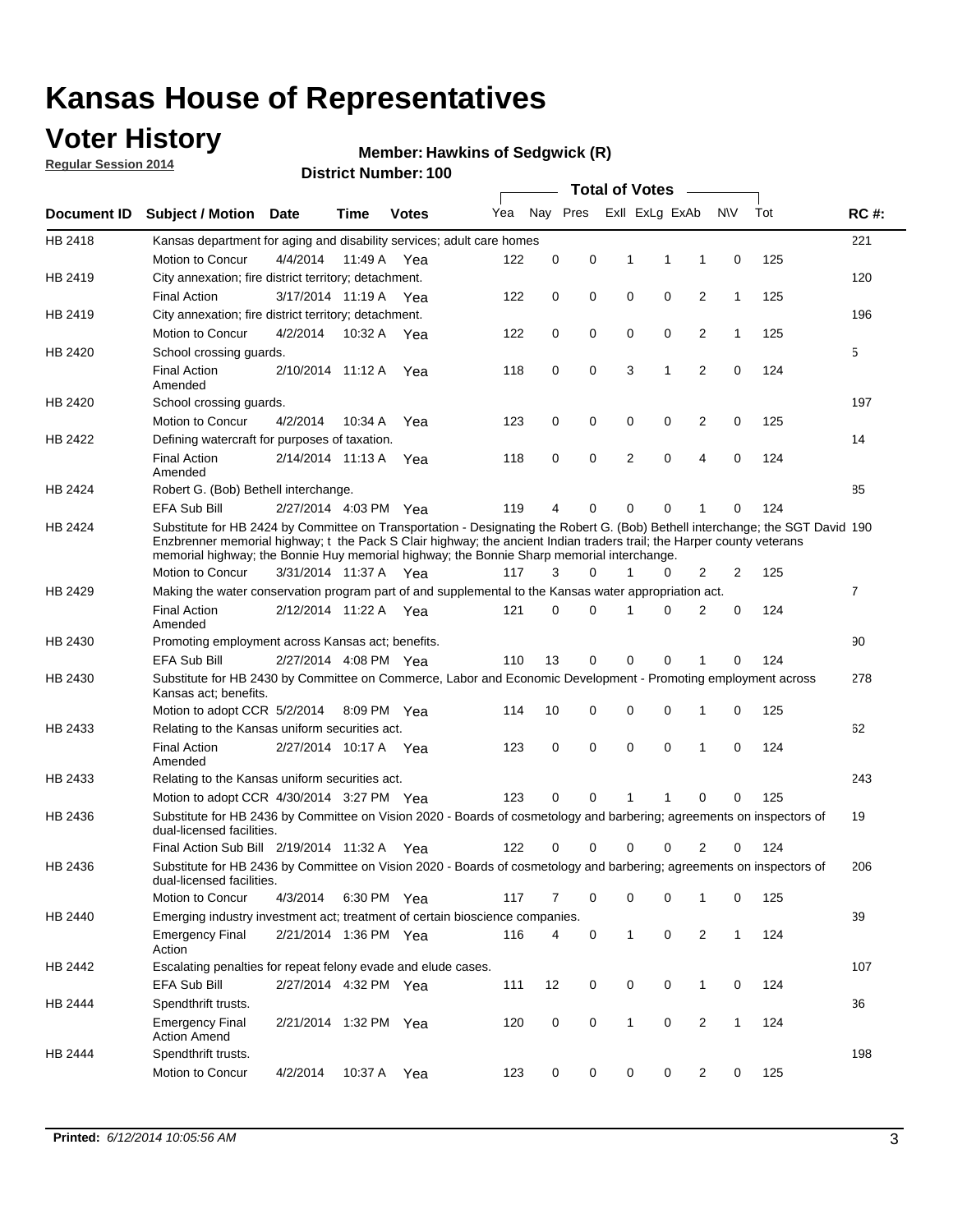#### **Voter History Regular Session 2014**

| <b>Member: Hawkins of Sedgwick (R)</b> |  |  |  |
|----------------------------------------|--|--|--|
|----------------------------------------|--|--|--|

|         |                                                                                                                                                                                                                                                                                                                                 |                       |      |              |     |    |          | <b>Total of Votes</b> |   |                         |             |     |             |
|---------|---------------------------------------------------------------------------------------------------------------------------------------------------------------------------------------------------------------------------------------------------------------------------------------------------------------------------------|-----------------------|------|--------------|-----|----|----------|-----------------------|---|-------------------------|-------------|-----|-------------|
|         | Document ID Subject / Motion Date                                                                                                                                                                                                                                                                                               |                       | Time | <b>Votes</b> | Yea |    | Nay Pres | Exll ExLg ExAb        |   |                         | <b>NV</b>   | Tot | <b>RC#:</b> |
| HB 2445 | Allowing for criminal discovery materials to be provided to defendant or defendant's counsel.                                                                                                                                                                                                                                   |                       |      |              |     |    |          |                       |   |                         |             |     | 63          |
|         | <b>Final Action</b><br>Amended                                                                                                                                                                                                                                                                                                  | 2/27/2014 10:19 A Yea |      |              | 123 | 0  | 0        | 0                     | 0 | 1                       | 0           | 124 |             |
| HB 2446 | District courts; court trustee operations fund. judicial process; concerning sentencing dispositions, probation and postrelease<br>supervision; concerning expungement of driving under the influence and criminal refusal convictions; concerning trials,<br>conduct of jury after case is submitted.                          |                       |      |              |     |    |          |                       |   |                         |             |     | 8           |
|         | <b>Final Action</b>                                                                                                                                                                                                                                                                                                             | 2/12/2014 11:23 A Yea |      |              | 121 | 0  | 0        | 1                     | 0 | 2                       | 0           | 124 |             |
| HB 2446 | Senate Substitute for HB 2446 by Committee on Judiciary - Courts; allocating moneys from driver's license fees to judicial<br>branch nonjudicial salary adjustment fund; allowing chief justice to authorize expenditures from court trustee operations fund in<br>certain judicial districts; time limits for court decisions. |                       |      |              |     |    |          |                       |   |                         |             |     | 239         |
|         | Motion to adopt CCR 4/30/2014 3:01 PM Yea                                                                                                                                                                                                                                                                                       |                       |      |              | 121 | 2  | 0        | 1                     | 1 | 0                       | 0           | 125 |             |
| HB 2447 | Real property; trespass and liability.                                                                                                                                                                                                                                                                                          |                       |      |              |     |    |          |                       |   |                         |             |     | 29          |
|         | <b>Final Action</b><br>Amended                                                                                                                                                                                                                                                                                                  | 2/21/2014 11:14 A Yea |      |              | 119 | 2  | 0        | 1                     | 0 | $\overline{2}$          | 0           | 124 |             |
| HB 2447 | Real property; trespass and liability.                                                                                                                                                                                                                                                                                          |                       |      |              |     |    |          |                       |   |                         |             |     | 202         |
|         | Motion to Adopt CCR 4/3/2014 6:10 PM Yea                                                                                                                                                                                                                                                                                        |                       |      |              | 122 | 2  | 0        | 0                     | 0 | 1                       | 0           | 125 |             |
| HB 2448 | Interference with judicial process.                                                                                                                                                                                                                                                                                             |                       |      |              |     |    |          |                       |   |                         |             |     | 30          |
|         | <b>Final Action</b>                                                                                                                                                                                                                                                                                                             | 2/21/2014 11:16 A Yea |      |              | 121 | 0  | 0        | 1                     | 0 | $\overline{2}$          | 0           | 124 |             |
| HB 2448 | Senate Substitute for HB 2448 by Committee on Judiciary - Updating provisions relating to the Kansas bureau of<br>investigation's DNA database; amending the crime of interference with                                                                                                                                         |                       |      |              |     |    |          |                       |   |                         |             |     | 240         |
|         | Motion to adopt CCR 4/30/2014 3:10 PM Yea                                                                                                                                                                                                                                                                                       |                       |      |              | 116 | 7  | 0        | 1                     | 1 | 0                       | 0           | 125 |             |
| HB 2451 | Electric utilities; creating the electric highway fee.                                                                                                                                                                                                                                                                          |                       |      |              |     |    |          |                       |   |                         |             |     | 96          |
|         | <b>EFA Sub Bill</b>                                                                                                                                                                                                                                                                                                             | 2/27/2014 4:18 PM Nay |      |              | 64  | 59 | 0        | $\mathbf 0$           | 0 |                         | 0           | 124 |             |
| HB 2451 | Substitute for HB 2451 by Committee on Transportation - Increasing registration fees for electric vehicles.                                                                                                                                                                                                                     |                       |      |              |     |    |          |                       |   |                         |             |     | 207         |
|         | Motion to Concur                                                                                                                                                                                                                                                                                                                | 4/3/2014              |      | 6:34 PM Yea  | 94  | 30 | 0        | $\Omega$              | 0 |                         | $\mathbf 0$ | 125 |             |
| HB 2452 | Substitute for HB 2452 by Committee on Transportation - Distinctive license plates; donate life, disabled veterans, rotary<br>international, Kansas horse council.                                                                                                                                                              |                       |      |              |     |    |          |                       |   |                         |             |     | 41          |
|         | EFA Sub Bill                                                                                                                                                                                                                                                                                                                    | 2/21/2014 1:39 PM Yea |      |              | 120 | 0  | 0        | 1                     | 0 | 2                       |             | 124 |             |
| HB 2452 | Substitute for HB 2452 by Committee on Transportation - Distinctive license plates; donate life, disabled veterans, rotary<br>international, Kansas horse council, motorcycles.                                                                                                                                                 |                       |      |              |     |    |          |                       |   |                         |             |     | 208         |
|         | Motion to Concur                                                                                                                                                                                                                                                                                                                | 4/3/2014              |      | 6:37 PM Yea  | 123 | 1  | 0        | $\mathbf 0$           | 0 | 1                       | 0           | 125 |             |
| HB 2453 | Protecting religious freedom regarding marriage.                                                                                                                                                                                                                                                                                |                       |      |              |     |    |          |                       |   |                         |             |     | 9           |
|         | <b>Final Action</b><br>Amended                                                                                                                                                                                                                                                                                                  | 2/12/2014 11:28 A Yea |      |              | 72  | 49 | 0        | 1                     | 0 | $\overline{2}$          | 0           | 124 |             |
| HB 2455 | Property tax exemption for certain utility systems located on military installation.                                                                                                                                                                                                                                            |                       |      |              |     |    |          |                       |   |                         |             |     | 108         |
|         | <b>Emergency Final</b><br><b>Action Amend</b>                                                                                                                                                                                                                                                                                   | 3/6/2014              |      | 11:23 A Yea  | 119 | 1  | 0        | 2                     | 1 | $\overline{\mathbf{c}}$ | 0           | 125 |             |
| HB 2456 | Property taxation; defining commercial and industrial machinery and equipment; motor vehicles, members of military service<br>and active guard and reservists.                                                                                                                                                                  |                       |      |              |     |    |          |                       |   |                         |             |     | 49          |
|         | <b>Final Action</b><br>Amended                                                                                                                                                                                                                                                                                                  | 2/26/2014 11:32 A Yea |      |              | 100 | 23 | 0        | 0                     | 0 |                         | 0           | 124 |             |
| HB 2463 | Creating civil liability for acts of terrorism; forfeiture of property related to violations of certain criminal acts.                                                                                                                                                                                                          |                       |      |              |     |    |          |                       |   |                         |             |     | 50          |
|         | <b>Final Action</b><br>Amended                                                                                                                                                                                                                                                                                                  | 2/26/2014 11:33 A Yea |      |              | 123 | 0  | 0        | 0                     | 0 | 1                       | 0           | 124 |             |
| HB 2463 | Creating civil liability for acts of terrorism; forfeiture of property related to violations of certain criminal acts.                                                                                                                                                                                                          |                       |      |              |     |    |          |                       |   |                         |             |     | 194         |
|         | Motion to Concur                                                                                                                                                                                                                                                                                                                | 4/1/2014              |      | 10:46 A Yea  | 123 | 0  | 0        | 1                     | 0 | 1                       | 0           | 125 |             |
| HB 2464 | Allowing banks, trust companies and savings and loans to claim the expensing deduction for privilege tax filers under the<br>Kansas income tax act.                                                                                                                                                                             |                       |      |              |     |    |          |                       |   |                         |             |     | 15          |
|         | Final Action<br>Amended                                                                                                                                                                                                                                                                                                         | 2/14/2014 11:14 A Yea |      |              | 118 | 0  | 0        | 2                     | 0 | 4                       | 0           | 124 |             |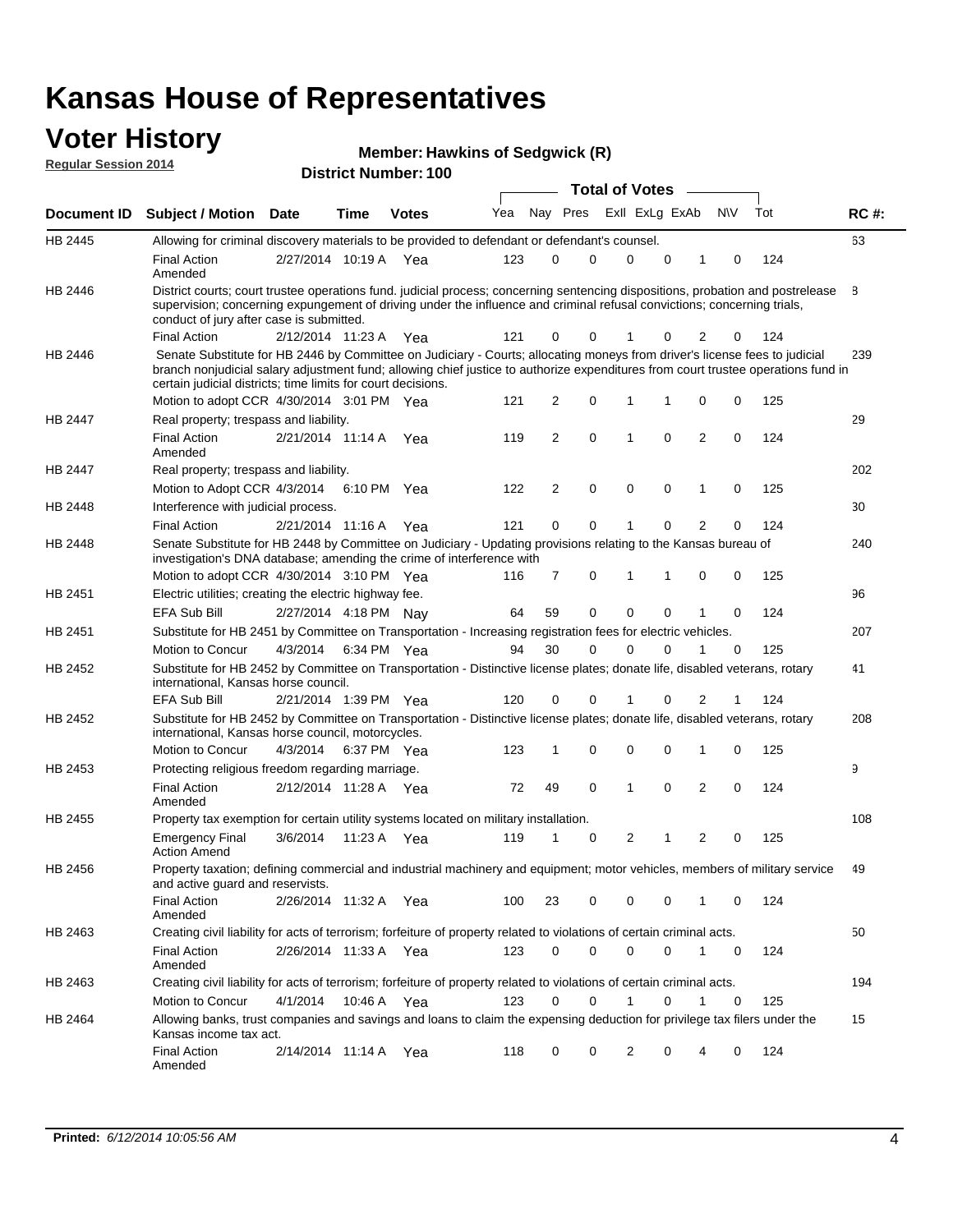### **Voter History**

**Regular Session 2014**

#### **Hawkins of Sedgwick (R)**

|                |                                                                                                                                                                             |                       |             |              |     |                |             | <b>Total of Votes</b> |              |                |   |             |     |             |
|----------------|-----------------------------------------------------------------------------------------------------------------------------------------------------------------------------|-----------------------|-------------|--------------|-----|----------------|-------------|-----------------------|--------------|----------------|---|-------------|-----|-------------|
|                | Document ID Subject / Motion Date                                                                                                                                           |                       | Time        | <b>Votes</b> | Yea |                | Nay Pres    |                       |              | Exll ExLg ExAb |   | <b>NV</b>   | Tot | <b>RC#:</b> |
| HB 2466        | Relating to administrative procedure; judicial review.                                                                                                                      |                       |             |              |     |                |             |                       |              |                |   |             |     | 37          |
|                | <b>Emergency Final</b><br><b>Action Amend</b>                                                                                                                               | 2/21/2014 1:33 PM Yea |             |              | 118 | 2              | 0           |                       | 1            | 0              | 2 | 1           | 124 |             |
| <b>HB 2470</b> | Purchasing authority for certain insurance by the state board of regents for state educational institutions.                                                                |                       |             |              |     |                |             |                       |              |                |   |             |     | 16          |
|                | <b>Final Action</b>                                                                                                                                                         | 2/17/2014 11:20 A Yea |             |              | 120 | 0              | 0           |                       | 3            | 0              | 1 | 0           | 124 |             |
| HB 2475        | Personal financial literacy program as a requirement for high school graduation.                                                                                            |                       |             |              |     |                |             |                       |              |                |   |             |     | 126         |
|                | <b>Final Action</b><br>Amended                                                                                                                                              | 3/19/2014 11:22 A Yea |             |              | 110 | 12             | 0           |                       | 0            | 1              | 2 | $\mathbf 0$ | 125 |             |
| HB 2478        | Venue for crimes committed with an electronic device.                                                                                                                       |                       |             |              |     |                |             |                       |              |                |   |             |     | 51          |
|                | <b>Final Action</b>                                                                                                                                                         | 2/26/2014 11:34 A     |             | Yea          | 123 | 0              | 0           |                       | $\mathbf 0$  | $\mathbf 0$    | 1 | 0           | 124 |             |
| HB 2479        | Removing 2015 sunset provision from law requiring ignition interlock device after first test failure or alcohol or drug-related<br>conviction.                              |                       |             |              |     |                |             |                       |              |                |   |             |     | 115         |
|                | <b>Final Action</b><br>Amended                                                                                                                                              | 3/14/2014 11:14 A     |             | Yea          | 117 | $\mathbf 0$    | 0           |                       | 2            | 1              | 4 | 1           | 125 |             |
| HB 2479        | Removing 2015 sunset provision from law requiring ignition interlock device after first test failure or alcohol or drug-related<br>conviction.                              |                       |             |              |     |                |             |                       |              |                |   |             |     | 210         |
|                | Motion to Concur                                                                                                                                                            | 4/3/2014              |             | 6:47 PM Yea  | 122 | $\overline{2}$ | 0           |                       | 0            | $\mathbf 0$    | 1 | 0           | 125 |             |
| HB 2480        | Repealing the review of TeleKansas I.                                                                                                                                       |                       |             |              |     |                |             |                       |              |                |   |             |     | 64          |
|                | <b>Final Action</b><br>Amended                                                                                                                                              | 2/27/2014 10:20 A     |             | Yea          | 123 | 0              | 0           |                       | $\mathbf 0$  | $\mathbf 0$    | 1 | 0           | 124 |             |
| HB 2480        | Repealing the review of TeleKansas I.                                                                                                                                       |                       |             |              |     |                |             |                       |              |                |   |             |     | 250         |
|                | Motion to Concur                                                                                                                                                            | 5/1/2014              |             | 1:54 PM Yea  | 123 | 1              | 0           |                       | 0            | 0              | 0 | 1           | 125 |             |
| HB 2482        | Authority of state corporation commission to intervene in court proceedings.                                                                                                |                       |             |              |     |                |             |                       |              |                |   |             |     | 65          |
|                | <b>Final Action</b><br>Amended                                                                                                                                              | 2/27/2014 10:21 A     |             | Yea          | 121 | $\overline{2}$ | 0           |                       | $\mathbf 0$  | $\mathbf 0$    | 1 | $\mathbf 0$ | 124 |             |
| HB 2482        | Senate Substitute for HB 2482 by Committee on Utilities - Creating the energy efficiency investment act.                                                                    |                       |             |              |     |                |             |                       |              |                |   |             |     | 211         |
|                | Motion to Concur                                                                                                                                                            | 4/3/2014              | 7:02 PM Yea |              | 99  | 25             | $\mathbf 0$ |                       | 0            | $\mathbf 0$    | 1 | 0           | 125 |             |
| HB 2487        | Construction of electric transmission lines and certificates of public convenience and necessity.                                                                           |                       |             |              |     |                |             |                       |              |                |   |             |     | 66          |
|                | <b>Final Action</b><br>Amended                                                                                                                                              | 2/27/2014 10:22 A     |             | Yea          | 113 | 10             | 0           |                       | 0            | 0              | 1 | 0           | 124 |             |
| HB 2487        | Relating to the powers and duties of the state corporation commission; construction of electric transmission lines and<br>certificates of public convenience and necessity. |                       |             |              |     |                |             |                       |              |                |   |             |     | 254         |
|                | Sub motion to concur 5/1/2014                                                                                                                                               |                       |             | 4:36 PM Yea  | 117 | 8              | 0           |                       | 0            | 0              | 0 | 0           | 125 |             |
| <b>HB 2488</b> | Kansas electric transmission authority and the purpose and composition of the authority.                                                                                    |                       |             |              |     |                |             |                       |              |                |   |             |     | 10          |
|                | <b>Final Action</b><br>Amended                                                                                                                                              | 2/12/2014 11:30 A     |             | Yea          | 108 | 13             | 0           |                       | 1            | 0              | 2 | 0           | 124 |             |
| <b>HB 2488</b> | Kansas electric transmission authority and the purpose and composition of the authority.                                                                                    |                       |             |              |     |                |             |                       |              |                |   |             |     | 158         |
|                | Motion to Concur                                                                                                                                                            | 3/25/2014 10:43 A     |             | Yea          | 107 | 15             | 0           |                       | 1            | 0              | 2 | 0           | 125 |             |
| HB 2489        | Legislative review of exceptions to disclosure of public records.                                                                                                           |                       |             |              |     |                |             |                       |              |                |   |             |     | 67          |
|                | <b>Final Action</b><br>Amended                                                                                                                                              | 2/27/2014 10:23 A Yea |             |              | 122 | $\mathbf 1$    | 0           |                       | 0            | 0              | 1 | 0           | 124 |             |
| HB 2490        | Criminal procedure; conduct of jury after case is submitted.                                                                                                                |                       |             |              |     |                |             |                       |              |                |   |             |     | 31          |
|                | <b>Final Action</b><br>Amended                                                                                                                                              | 2/21/2014 11:17 A Yea |             |              | 121 | 0              | 0           |                       | $\mathbf{1}$ | $\mathbf 0$    | 2 | 0           | 124 |             |
| HB 2490        | Capital murder; attempt; murder in the first degree; sentencing.                                                                                                            |                       |             |              |     |                |             |                       |              |                |   |             |     | 241         |
|                | Motion to adopt CCR 4/30/2014 3:16 PM Yea                                                                                                                                   |                       |             |              | 123 | 0              | 0           |                       | $\mathbf 1$  | 1              | 0 | 0           | 125 |             |
| HB 2491        | Kansas tort claims act; attorney may appear in small claims action.                                                                                                         |                       |             |              |     |                |             |                       |              |                |   |             |     | 20          |
|                | <b>Final Action</b><br>Amended                                                                                                                                              | 2/19/2014 11:34 A Yea |             |              | 120 | $\overline{c}$ | 0           |                       | 0            | $\pmb{0}$      | 2 | 0           | 124 |             |
| HB 2491        | Kansas tort claims act; attorney may appear in small claims action.                                                                                                         |                       |             |              |     |                |             |                       |              |                |   |             |     | 199         |
|                | Motion to Concur                                                                                                                                                            | 4/2/2014              |             | 10:40 A Yea  | 121 | 2              | 0           |                       | 0            | 0              | 2 | 0           | 125 |             |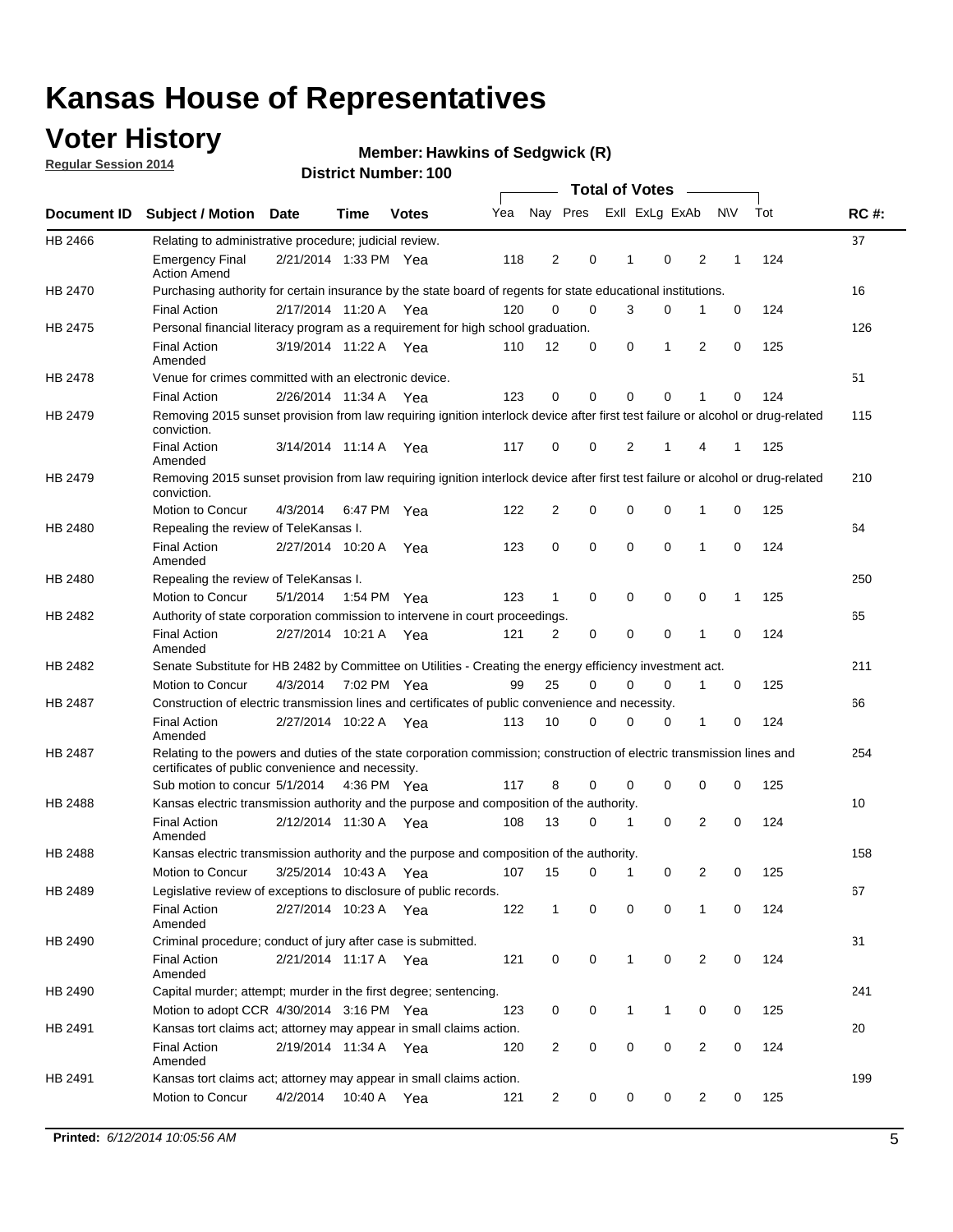### **Voter History**

**Regular Session 2014**

#### **Hawkins of Sedgwick (R)**

|             |                                                                                                                                                                                                                                                        |                       |             | טטו דיסעוווטפו. |     |              |             |   | <b>Total of Votes</b>      |                |              |     |             |
|-------------|--------------------------------------------------------------------------------------------------------------------------------------------------------------------------------------------------------------------------------------------------------|-----------------------|-------------|-----------------|-----|--------------|-------------|---|----------------------------|----------------|--------------|-----|-------------|
| Document ID | <b>Subject / Motion Date</b>                                                                                                                                                                                                                           |                       | Time        | <b>Votes</b>    | Yea |              |             |   | Nay Pres Exll ExLg ExAb    |                | <b>NV</b>    | Tot | <b>RC#:</b> |
| HB 2493     | Relating to surety regulation, appearance bonds and unlawful sexual relations.                                                                                                                                                                         |                       |             |                 |     |              |             |   |                            |                |              |     | 23          |
|             | Final Action<br>Amended                                                                                                                                                                                                                                | 2/20/2014 11:14 A Yea |             |                 | 113 | 10           | 0           |   | $\mathbf 0$<br>$\mathbf 0$ | 0              | $\mathbf{1}$ | 124 |             |
| HB 2495     | Concerning sentencing dispositions, probation and postrelease supervision.                                                                                                                                                                             |                       |             |                 |     |              |             |   |                            |                |              |     | 24          |
|             | <b>Final Action</b><br>Amended                                                                                                                                                                                                                         | 2/20/2014 11:17 A     |             | Yea             | 122 | 1            | 0           |   | 0<br>$\mathbf 0$           | 0              | 1            | 124 |             |
| HB 2501     | Human trafficking and related crimes; penalties for buying sexual relations; records and reporting by courts; staff secure facility 25<br>requirements.                                                                                                |                       |             |                 |     |              |             |   |                            |                |              |     |             |
|             | <b>Final Action</b><br>Amended                                                                                                                                                                                                                         | 2/20/2014 11:18 A     |             | Yea             | 123 | 0            | 0           |   | $\Omega$<br>$\mathbf 0$    | 0              | 1            | 124 |             |
| HB 2502     | Allowing victim notification on status change of person confined.                                                                                                                                                                                      |                       |             |                 |     |              |             |   |                            |                |              |     | 26          |
|             | <b>Final Action</b>                                                                                                                                                                                                                                    | 2/20/2014 11:20 A     |             | Yea             | 123 | 0            | 0           |   | $\mathbf 0$<br>$\Omega$    | 0              |              | 124 |             |
| HB 2503     | Substitute for HB 2503 by Committee on Federal and State Affairs -- Carrying of concealed handguns by law enforcement<br>officers.                                                                                                                     |                       |             |                 |     |              |             |   |                            |                |              |     | 230         |
|             | Final Action Sub Bill 4/5/2014                                                                                                                                                                                                                         |                       | 10:22 A     | Yea             | 119 |              | 0           |   | $\mathbf 0$<br>0           | 4              |              | 125 |             |
| HB 2504     | Repealing outdated provisions relating to the purchase of certain real estate by the department of corrections.                                                                                                                                        |                       |             |                 |     |              |             |   |                            |                |              |     | 18          |
|             | <b>Final Action</b>                                                                                                                                                                                                                                    | 2/19/2014 11:31 A     |             | Yea             | 122 | $\Omega$     | 0           |   | $\mathbf 0$<br>$\mathbf 0$ | 2              | 0            | 124 |             |
| HB 2506     | Repealing K.S.A. 72-60b03, the effective date of the midwestern higher education compact act.                                                                                                                                                          |                       |             |                 |     |              |             |   |                            |                |              |     | 52          |
|             | <b>Final Action</b>                                                                                                                                                                                                                                    | 2/26/2014 11:35 A Yea |             |                 | 122 | $\mathbf{1}$ | $\mathbf 0$ |   | $\mathbf 0$<br>$\mathbf 0$ | 1              | 0            | 124 |             |
| HB 2506     | Senate Substitute for HB 2506 by Committee on Ways and Means - Education; appropriations for FY 2014 and FY 2015 for<br>various state agencies; amendments concerning postsecondary education; amendments to provisions relating to school<br>finance. |                       |             |                 |     |              |             |   |                            |                |              |     | 238         |
|             | Motion to Adopt CCR 4/6/2014                                                                                                                                                                                                                           |                       | 9:45 PM Yea |                 | 63  | 57           | 0           |   | $\mathbf 0$<br>$\Omega$    | 4              | 1            | 125 |             |
| HB 2509     | Emergency medical services amendments.                                                                                                                                                                                                                 |                       |             |                 |     |              |             |   |                            |                |              |     | 101         |
|             | <b>Emergency Final</b><br><b>Action Amend</b>                                                                                                                                                                                                          | 2/27/2014 4:24 PM Yea |             |                 | 123 | 0            | 0           |   | $\mathbf 0$<br>$\Omega$    | 1              | $\Omega$     | 124 |             |
| HB 2510     | Pharmacists and pharmacies; pharmacy technicians; registration and grounds for denial of registration.                                                                                                                                                 |                       |             |                 |     |              |             |   |                            |                |              |     | 84          |
|             | <b>Emergency Final</b><br>Action                                                                                                                                                                                                                       | 2/27/2014 4:01 PM Nay |             |                 | 71  | 52           | 0           |   | $\mathbf 0$<br>$\Omega$    | 1              | 0            | 124 |             |
| HB 2511     | Liability for property tax on personal property; sale or abandonment of personal property.                                                                                                                                                             |                       |             |                 |     |              |             |   |                            |                |              |     | 27          |
|             | <b>Final Action</b>                                                                                                                                                                                                                                    | 2/20/2014 11:21 A     |             | Yea             | 123 | $\Omega$     | $\Omega$    |   | $\Omega$<br>$\mathbf 0$    | 1              | $\Omega$     | 124 |             |
| HB 2514     | Exemption for Federal Home Loan Bank in certain insolvency proceedings involving insurance companies.                                                                                                                                                  |                       |             |                 |     |              |             |   |                            |                |              |     | 2           |
|             | <b>Final Action</b>                                                                                                                                                                                                                                    | 2/10/2014 11:08 A     |             | Yea             | 118 | $\Omega$     | $\Omega$    |   | 3<br>1                     | $\overline{2}$ | 0            | 124 |             |
| HB 2515     | Insurance; confidentiality of work papers from analysis of analysis of financial regulation or market regulation of insurance<br>company or affiliates.                                                                                                |                       |             |                 |     |              |             |   |                            |                |              |     | 82          |
|             | <b>Emergency Final</b><br>Action                                                                                                                                                                                                                       | 2/27/2014 3:58 PM Yea |             |                 | 123 | $\Omega$     | $\Omega$    |   | $\Omega$<br>$\Omega$       | -1             | 0            | 124 |             |
| HB 2515     | Updating statutory references and making corresponding changes due to Executive Reorganization Order No. 41.                                                                                                                                           |                       |             |                 |     |              |             |   |                            |                |              |     | 269         |
|             | Motion to Adopt CCR 5/2/2014 3:31 PM Yea                                                                                                                                                                                                               |                       |             |                 | 118 | 4            | 0           |   | 0<br>1                     |                |              | 125 |             |
| HB 2516     | Amendments relating to health care provider liability insurance and to companies organized to provide such insurance.                                                                                                                                  |                       |             |                 |     |              |             |   |                            |                |              |     | 3           |
|             | <b>Final Action</b><br>Amended                                                                                                                                                                                                                         | 2/10/2014 11:10 A Yea |             |                 | 118 | 0            | 0           |   | 3<br>1                     | 2              | 0            | 124 |             |
| HB 2516     | Amendments relating to health care provider liability insurance and to companies organized to provide such insurance.                                                                                                                                  |                       |             |                 |     |              |             |   |                            |                |              |     | 191         |
|             | <b>Motion to Concur</b>                                                                                                                                                                                                                                | 3/31/2014 11:40 A     |             | Yea             | 121 | 0            | 0           |   | $\mathbf 0$<br>1           | 2              | 1            | 125 |             |
| HB 2518     | Relating to ballot language statements.                                                                                                                                                                                                                |                       |             |                 |     |              |             |   |                            |                |              |     | 40          |
|             | <b>Emergency Final</b><br><b>Action Amend</b>                                                                                                                                                                                                          | 2/21/2014 1:37 PM Yea |             |                 | 116 | 4            | 0           | 1 | 0                          | $\overline{2}$ | 1            | 124 |             |
| HB 2525     | Kansas money transmitter act concerning change of controlling interest and notification.                                                                                                                                                               |                       |             |                 |     |              |             |   |                            |                |              |     | 32          |
|             | Final Action                                                                                                                                                                                                                                           | 2/21/2014 11:18 A Yea |             |                 | 105 | 16           | 0           |   | 1<br>0                     | $\overline{2}$ | 0            | 124 |             |
| HB 2525     | Kansas money transmitter act concerning change of controlling interest and notification.                                                                                                                                                               |                       |             |                 |     |              |             |   |                            |                |              |     | 252         |
|             | Motion to Concur                                                                                                                                                                                                                                       | 5/1/2014              | 1:59 PM Yea |                 | 112 | 13           | 0           |   | 0<br>0                     | 0              | 0            | 125 |             |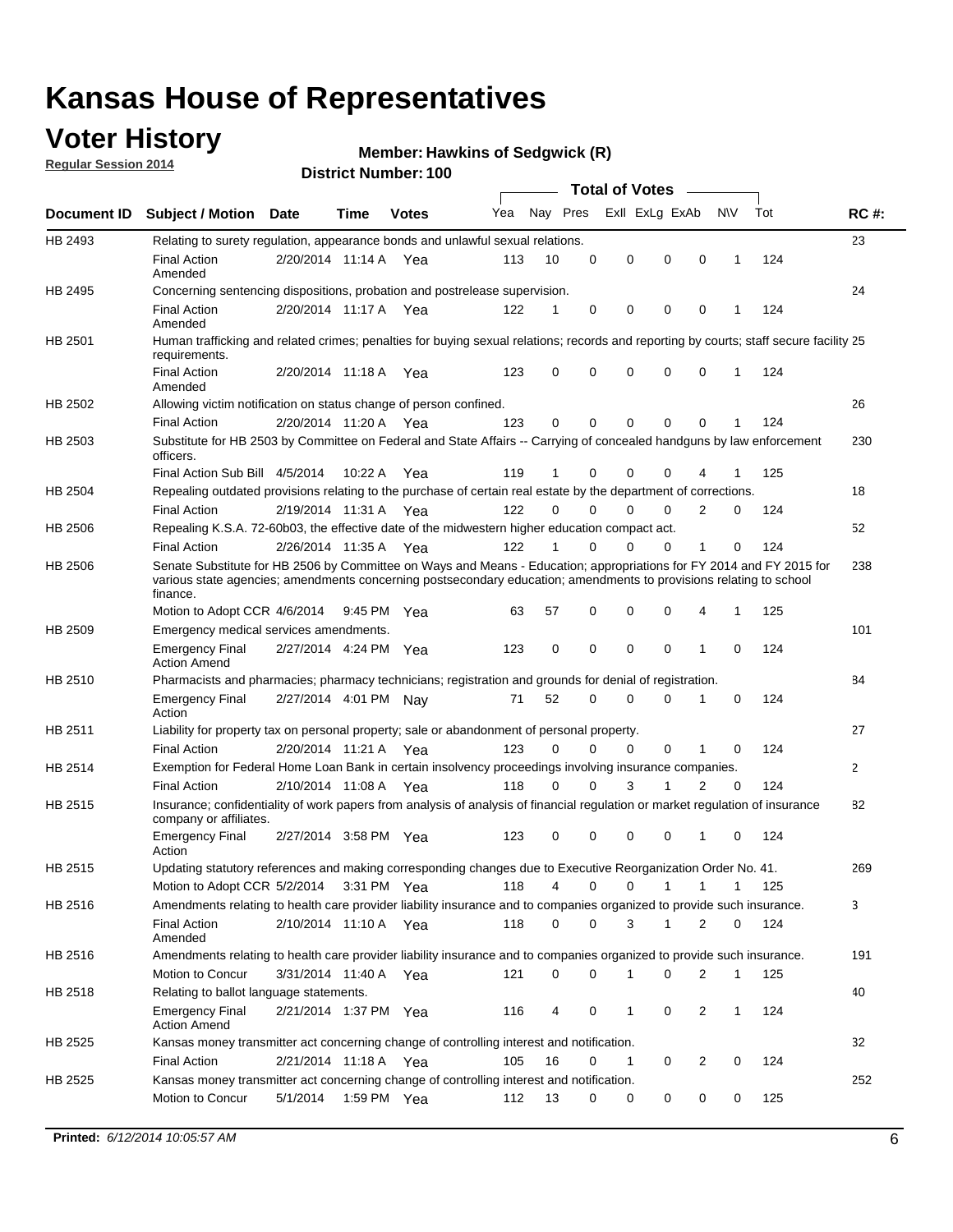### **Voter History**

**Regular Session 2014**

**Hawkins of Sedgwick (R)**

|                |                                                                                                                                                                                                                                                                                                                                           |                       |             |              | <b>Total of Votes</b> |    |          |  |                |             |                |           |     |             |
|----------------|-------------------------------------------------------------------------------------------------------------------------------------------------------------------------------------------------------------------------------------------------------------------------------------------------------------------------------------------|-----------------------|-------------|--------------|-----------------------|----|----------|--|----------------|-------------|----------------|-----------|-----|-------------|
| Document ID    | <b>Subject / Motion Date</b>                                                                                                                                                                                                                                                                                                              |                       | <b>Time</b> | <b>Votes</b> | Yea                   |    | Nay Pres |  | Exll ExLg ExAb |             |                | <b>NV</b> | Tot | <b>RC#:</b> |
| HB 2533        | Changing interest credit amounts, member distributions upon termination or death and retirement annuities under the KPERS 42<br>Act of 2015.                                                                                                                                                                                              |                       |             |              |                       |    |          |  |                |             |                |           |     |             |
|                | <b>Emergency Final</b><br><b>Action Amend</b>                                                                                                                                                                                                                                                                                             | 2/21/2014 1:40 PM Yea |             |              | 94                    | 26 | 0        |  | 1              | $\mathbf 0$ | 2              | 1         | 124 |             |
| HB 2537        | Eliminating font size and type requirement for disclosure statements contained in insurance contracts and explanatory                                                                                                                                                                                                                     |                       |             |              |                       |    |          |  |                |             |                |           |     | 81          |
|                | materials printed in any language other than English.<br><b>Emergency Final</b>                                                                                                                                                                                                                                                           | 2/27/2014 3:56 PM Yea |             |              | 119                   | 4  | 0        |  | 0              | 0           | 1              | 0         | 124 |             |
|                | Action                                                                                                                                                                                                                                                                                                                                    |                       |             |              |                       |    |          |  |                |             |                |           |     |             |
| <b>HB 2537</b> | Insurance; eliminating font and type requirements for certain non-English insurance documents; confidentiality of certain<br>documents; continuation of health insurance for spouse and children of certain emergency personnel and employees of the<br>department of corrections; purchase of certain insurance by the state fair board. |                       |             |              |                       |    |          |  |                |             |                |           |     | 249         |
| HB 2538        | Motion to adopt CCR 4/30/2014 3:58 PM Yea<br>Giving landowner right of first refusal for antlers of deer illegally shot on landowner's property.                                                                                                                                                                                          |                       |             |              | 122                   | 0  | 0        |  | 1              |             | 0              | 1         | 125 | 102         |
|                | <b>Emergency Final</b>                                                                                                                                                                                                                                                                                                                    | 2/27/2014 4:26 PM Yea |             |              | 106                   | 17 | 0        |  | 0              | $\mathbf 0$ | 1              | 0         | 124 |             |
|                | <b>Action Amend</b>                                                                                                                                                                                                                                                                                                                       |                       |             |              |                       |    |          |  |                |             |                |           |     |             |
| HB 2541        | Substitute for HB2541 by Committee on Local Government—plastic bottles and containers; labeling; solid waste landfill<br>restrictions.                                                                                                                                                                                                    |                       |             |              |                       |    |          |  |                |             |                |           |     | 121         |
|                | Final Action Sub Bill 3/17/2014 11:21 A                                                                                                                                                                                                                                                                                                   |                       |             | Yea          | 102                   | 21 | 0        |  | 0              | $\mathbf 0$ | 2              | 0         | 125 |             |
| HB 2542        | Property tax exemption for amateur-built aircraft.                                                                                                                                                                                                                                                                                        |                       |             |              |                       |    |          |  |                |             |                |           |     | 112         |
|                | <b>Final Action</b><br>Amended                                                                                                                                                                                                                                                                                                            | 3/13/2014 11:22 A Yea |             |              | 116                   | 4  | 0        |  | 1              | 1           | $\overline{2}$ | 1         | 125 |             |
| HB 2544        | Authorizing postsecondary educational institutions to enter into the state authorization reciprocity agreement to provide<br>distance education.                                                                                                                                                                                          |                       |             |              |                       |    |          |  |                |             |                |           |     | 17          |
|                | <b>Final Action</b>                                                                                                                                                                                                                                                                                                                       | 2/17/2014 11:21 A     |             | Yea          | 120                   | 0  | 0        |  | 3              | 0           | 1              | 0         | 124 |             |
| HB 2545        | Extending sunset date on certain agriculture fees from July 1, 2015, to July 1, 2019.                                                                                                                                                                                                                                                     |                       |             |              |                       |    |          |  |                |             |                |           |     | 68          |
|                | <b>Final Action</b><br>Amended                                                                                                                                                                                                                                                                                                            | 2/27/2014 10:25 A     |             | Nav          | 99                    | 24 | 0        |  | 0              | $\Omega$    | $\mathbf{1}$   | 0         | 124 |             |
| HB 2547        | Changing the map copy requirement in mining permit application.                                                                                                                                                                                                                                                                           |                       |             |              |                       |    |          |  |                |             |                |           |     | 53          |
|                | <b>Final Action</b>                                                                                                                                                                                                                                                                                                                       | 2/26/2014 11:36 A     |             | Yea          | 123                   | 0  | 0        |  | 0              | 0           | 1              | 0         | 124 |             |
| HB 2548        | Creating the water program management fund and transferring the air quality fee fund.                                                                                                                                                                                                                                                     |                       |             |              |                       |    |          |  |                |             |                |           |     | 46          |
|                | <b>Emergency Final</b><br>Action                                                                                                                                                                                                                                                                                                          | 2/21/2014 1:46 PM Yea |             |              | 119                   | 1  | 0        |  | 1              | 0           | 2              | 1         | 124 |             |
| HB 2549        | Allowing burial of hazardous waste on-site.                                                                                                                                                                                                                                                                                               |                       |             |              |                       |    |          |  |                |             |                |           |     | 54          |
|                | <b>Final Action</b>                                                                                                                                                                                                                                                                                                                       | 2/26/2014 11:38 A     |             | Yea          | 123                   | 0  | 0        |  | 0              | 0           | 1              | 0         | 124 |             |
| HB 2550        | Repeal of the atmospheric mercury deposition monitoring network.                                                                                                                                                                                                                                                                          |                       |             |              |                       |    |          |  |                |             |                |           |     | 33          |
|                | <b>Final Action</b>                                                                                                                                                                                                                                                                                                                       | 2/21/2014 11:20 A     |             | Yea          | 92                    | 29 | 0        |  | 1              | 0           | 2              | 0         | 124 |             |
| HB 2551        | Repealing regulation of PCB disposal facilities.                                                                                                                                                                                                                                                                                          |                       |             |              |                       |    |          |  |                |             |                |           |     | 47          |
|                | <b>Emergency Final</b><br>Action Amend                                                                                                                                                                                                                                                                                                    | 2/21/2014 1:47 PM Yea |             |              | 100                   | 20 | 0        |  | 1              | 0           | 2              | 1         | 124 |             |
| HB 2551        | Repealing the regulation of PCB disposal facilities; making changes to the atmospheric mercury deposition monitoring network 271<br>and the disposal of plastic bottles, containers and solid waste.                                                                                                                                      |                       |             |              |                       |    |          |  |                |             |                |           |     |             |
|                | Motion to Adopt CCR 5/2/2014 3:45 PM Yea                                                                                                                                                                                                                                                                                                  |                       |             |              | 105                   | 17 | 0        |  | 0              | 1           | 1              | 1         | 125 |             |
| HB 2552        | Managed care organizations, prompt payment.                                                                                                                                                                                                                                                                                               |                       |             |              |                       |    |          |  |                |             |                |           |     | 69          |
|                | <b>Final Action</b><br>Amended                                                                                                                                                                                                                                                                                                            | 2/27/2014 10:26 A Yea |             |              | 123                   | 0  | 0        |  | 0              | 0           | 1              | 0         | 124 |             |
| HB 2552        | Kansas medical assistance program; managed care organizations; consent for expansion of certain medicaid services.                                                                                                                                                                                                                        |                       |             |              |                       |    |          |  |                |             |                |           |     | 225         |
|                | Motion to Concur                                                                                                                                                                                                                                                                                                                          | 4/4/2014              | 6:13 PM Yea |              | 68                    | 54 | 0        |  | 0              | 1           | $\overline{2}$ | 0         | 125 |             |
| HB 2553        | Health care compact.                                                                                                                                                                                                                                                                                                                      |                       |             |              |                       |    |          |  |                |             |                |           |     | 141         |
|                | <b>Final Action</b>                                                                                                                                                                                                                                                                                                                       | 3/24/2014 10:15 A     |             | Yea          | 74                    | 48 | 0        |  | 0              | 0           | 3              | 0         | 125 |             |
| HB 2555        | Release of information in support of arrest warrants and search warrants.                                                                                                                                                                                                                                                                 |                       |             |              |                       |    |          |  |                |             |                |           |     | 86          |
|                | <b>Emergency Final</b><br><b>Action Amend</b>                                                                                                                                                                                                                                                                                             | 2/27/2014 4:04 PM Yea |             |              | 113                   | 10 | 0        |  | 0              | 0           | $\mathbf{1}$   | 0         | 124 |             |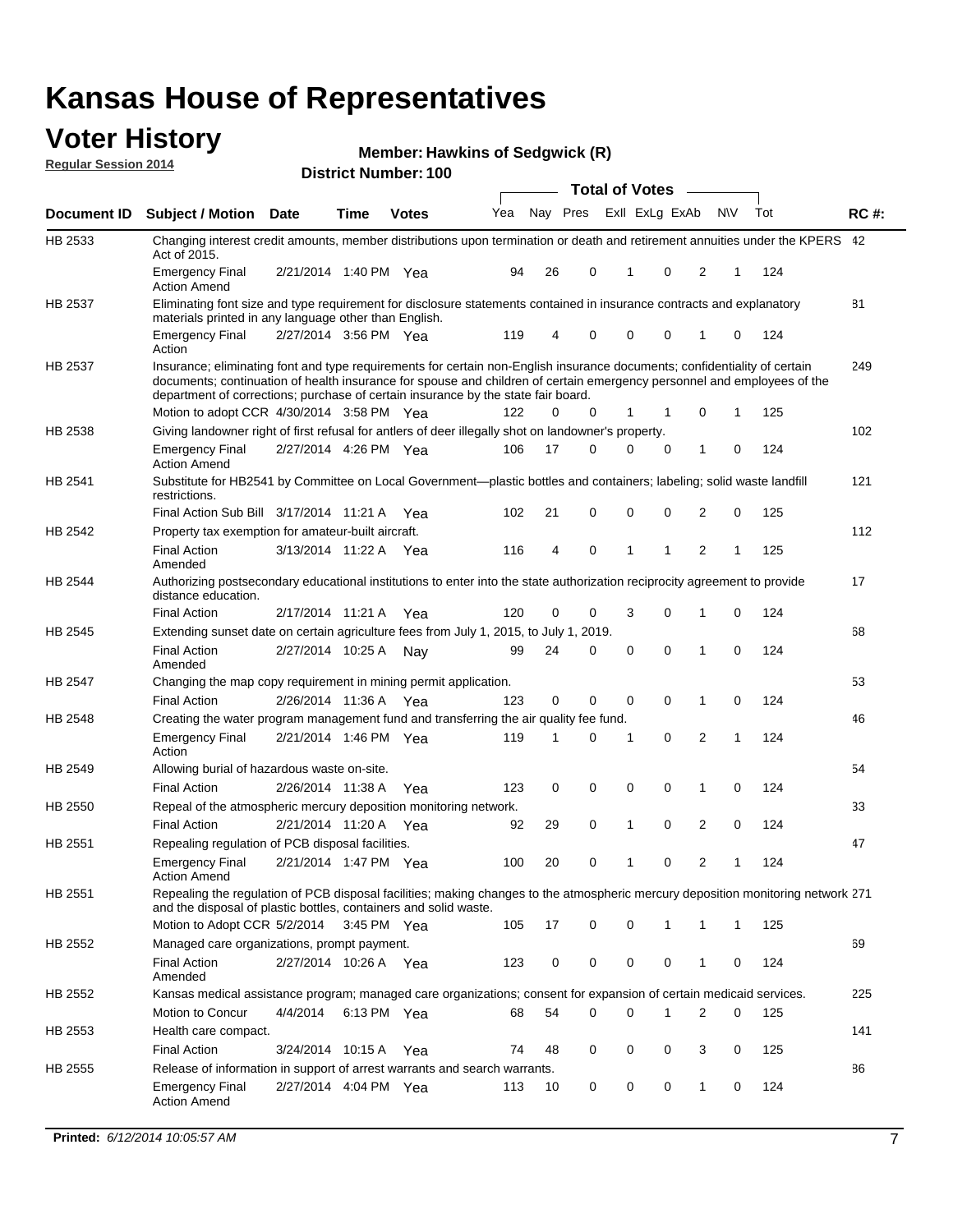### **Voter History**

**Regular Session 2014**

#### **Hawkins of Sedgwick (R)**

|                |                                                                                                                                                                                                                                                                                                                                                           |                       |             |              |     |          |   | <b>Total of Votes</b> |             |              |              |     |             |
|----------------|-----------------------------------------------------------------------------------------------------------------------------------------------------------------------------------------------------------------------------------------------------------------------------------------------------------------------------------------------------------|-----------------------|-------------|--------------|-----|----------|---|-----------------------|-------------|--------------|--------------|-----|-------------|
|                | Document ID Subject / Motion Date                                                                                                                                                                                                                                                                                                                         |                       | Time        | <b>Votes</b> | Yea | Nay Pres |   | Exll ExLg ExAb        |             |              | <b>NV</b>    | Tot | <b>RC#:</b> |
| <b>HB 2557</b> | Changing penalties for certain taxpayers who file incorrect returns under Kansas income tax act.                                                                                                                                                                                                                                                          |                       |             |              |     |          |   |                       |             |              |              |     | 21          |
|                | <b>Final Action</b><br>Amended                                                                                                                                                                                                                                                                                                                            | 2/19/2014 11:35 A     |             | Yea          | 122 | 0        | 0 | 0                     | 0           | 2            | 0            | 124 |             |
| HB 2561        | Licensure of pharmacists and registration of pharmacy interns by board of pharmacy.                                                                                                                                                                                                                                                                       |                       |             |              |     |          |   |                       |             |              |              |     | 55          |
|                | <b>Final Action</b>                                                                                                                                                                                                                                                                                                                                       | 2/26/2014 11:39 A Yea |             |              | 105 | 18       | 0 | 0                     | 0           | 1            | 0            | 124 |             |
| HB 2564        | Requiring 60-day wait before re-employment for retirement benefit eligibility.                                                                                                                                                                                                                                                                            |                       |             |              |     |          |   |                       |             |              |              |     | 43          |
|                | <b>Emergency Final</b><br>Action                                                                                                                                                                                                                                                                                                                          | 2/21/2014 1:41 PM Yea |             |              | 120 | 0        | 0 | 1                     | 0           | 2            | 1            | 124 |             |
| HB 2566        | Requiring court fee for forensic audio and video examination services.                                                                                                                                                                                                                                                                                    |                       |             |              |     |          |   |                       |             |              |              |     | 93          |
|                | <b>Emergency Final</b><br>Action                                                                                                                                                                                                                                                                                                                          | 2/27/2014 4:12 PM Yea |             |              | 123 | 0        | 0 | 0                     | $\mathbf 0$ | 1            | $\mathbf 0$  | 124 |             |
| HB 2568        | Domestic relations; Kansas family law code; child support guidelines.                                                                                                                                                                                                                                                                                     |                       |             |              |     |          |   |                       |             |              |              |     | 70          |
|                | <b>Final Action</b><br>Amended                                                                                                                                                                                                                                                                                                                            | 2/27/2014 10:27 A     |             | Yea          | 123 | 0        | 0 | 0                     | 0           | 1            | 0            | 124 |             |
| HB 2568        | Domestic relations; Kansas family law code; child support guidelines.                                                                                                                                                                                                                                                                                     |                       |             |              |     |          |   |                       |             |              |              |     | 268         |
|                | Motion to adopt CCR 5/2/2014                                                                                                                                                                                                                                                                                                                              |                       | 3:28 PM Yea |              | 123 | 0        | 0 | 0                     | 1           | 1            | 0            | 125 |             |
| HB 2576        | Employment security law; creation of "new employer rate."                                                                                                                                                                                                                                                                                                 |                       |             |              |     |          |   |                       |             |              |              |     | 71          |
|                | <b>Final Action</b><br>Amended                                                                                                                                                                                                                                                                                                                            | 2/27/2014 10:28 A     |             | Yea          | 123 | 0        | 0 | 0                     | $\mathbf 0$ | 1            | 0            | 124 |             |
| HB 2576        | Employment security law; creation of "new employer rate."                                                                                                                                                                                                                                                                                                 |                       |             |              |     |          |   |                       |             |              |              |     | 159         |
|                | Motion to Concur                                                                                                                                                                                                                                                                                                                                          | 3/25/2014 10:47 A     |             | Yea          | 122 | 0        | 0 | 1                     | 0           | 2            | 0            | 125 |             |
| HB 2577        | Allowing parents to remain anonymous when surrendering an infant under the newborn protection act.                                                                                                                                                                                                                                                        |                       |             |              |     |          |   |                       |             |              |              |     | 56          |
|                | <b>Final Action</b><br>Amended                                                                                                                                                                                                                                                                                                                            | 2/26/2014 11:41 A Yea |             |              | 123 | 0        | 0 | 0                     | $\Omega$    | 1            | 0            | 124 |             |
| HB 2577        | Allowing parents to remain anonymous when surrendering an infant under the newborn protection act.                                                                                                                                                                                                                                                        |                       |             |              |     |          |   |                       |             |              |              |     | 220         |
|                | Motion to Concur                                                                                                                                                                                                                                                                                                                                          | 4/4/2014              | 11:45 A     | Yea          | 121 | $\Omega$ | 0 |                       | 1           | $\mathbf{1}$ | $\mathbf{1}$ | 125 |             |
| HB 2578        | Certification by chief law enforcement officer for transfer of a firearm when required by federal law.                                                                                                                                                                                                                                                    |                       |             |              |     |          |   |                       |             |              |              |     | 122         |
|                | <b>Final Action</b><br>Amended                                                                                                                                                                                                                                                                                                                            | 3/17/2014 11:22 A     |             | Yea          | 123 | $\Omega$ | 0 | 0                     | $\Omega$    | 2            | 0            | 125 |             |
| HB 2578        | Regulating the possession of weapons.                                                                                                                                                                                                                                                                                                                     |                       |             |              |     |          |   |                       |             |              |              |     | 235         |
|                | Motion to Adopt CCR 4/5/2014 4:40 PM Yea                                                                                                                                                                                                                                                                                                                  |                       |             |              | 102 | 19       | 0 | 0                     | 0           | 4            | $\Omega$     | 125 |             |
| HB 2580        | Specifying the duties of the state fire marshal relating to regional emergency response teams for hazardous materials and<br>search and rescue incidents.                                                                                                                                                                                                 |                       |             |              |     |          |   |                       |             |              |              |     | 72          |
|                | <b>Final Action</b><br>Amended                                                                                                                                                                                                                                                                                                                            | 2/27/2014 10:29 A     |             | Yea          | 113 | 10       | 0 | 0                     | 0           | 1            | 0            | 124 |             |
| HB 2580        | Kansas Real Estate Appraisal Board; licensee fingerprinting and criminal background checks.                                                                                                                                                                                                                                                               |                       |             |              |     |          |   |                       |             |              |              |     | 272         |
|                | Motion to adopt CCR 5/2/2014                                                                                                                                                                                                                                                                                                                              |                       |             | 3:49 PM Yea  | 115 | 7        | 0 | 0                     | 1           | 1            | -1           | 125 |             |
| HB 2582        | Creating an exemption from food establishment licensing for churches.                                                                                                                                                                                                                                                                                     |                       |             |              |     |          |   |                       |             |              |              |     | 57          |
|                | <b>Final Action</b>                                                                                                                                                                                                                                                                                                                                       | 2/26/2014 11:42 A Yea |             |              | 123 | 0        | 0 | 0                     | 0           | 1            | 0            | 124 |             |
| HB 2588        | Child in need of care; juvenile offenders; permanent custodians.                                                                                                                                                                                                                                                                                          |                       |             |              |     |          |   |                       |             |              |              |     | 94          |
|                | <b>Emergency Final</b><br><b>Action Amend</b>                                                                                                                                                                                                                                                                                                             | 2/27/2014 4:14 PM Yea |             |              | 123 | 0        | 0 | 0                     | 0           | 1            | 0            | 124 |             |
| HB 2588        | Senate Substitute for HB 2588 by Committee on Judiciary - Concerning children and minors; relating to children in need of<br>care; placement in juvenile detention facilities; permanent custodians; relating to juvenile offenders; alternative adjudication;<br>youth residential centers and services; risk assessment; sentencing; good time credits. |                       |             |              |     |          |   |                       |             |              |              |     | 244         |
|                | Motion to adopt CCR 4/30/2014 3:36 PM Yea                                                                                                                                                                                                                                                                                                                 |                       |             |              | 123 | 0        | 0 | 1                     | 1           | 0            | 0            | 125 |             |
| HB 2591        | Requiring certain audit reports to be filed electronically and to be filed only with the department of administration.                                                                                                                                                                                                                                    |                       |             |              |     |          |   |                       |             |              |              |     | 58          |
|                | <b>Final Action</b>                                                                                                                                                                                                                                                                                                                                       | 2/26/2014 11:43 A Yea |             |              | 123 | 0        | 0 | 0                     | 0           | 1            | 0            | 124 |             |
| HB 2595        | State fossils; the tylosaurus and the pteranodon.                                                                                                                                                                                                                                                                                                         |                       |             |              |     |          |   |                       |             |              |              |     | 73          |
|                | <b>Final Action</b><br>Amended                                                                                                                                                                                                                                                                                                                            | 2/27/2014 10:31 A Nay |             |              | 96  | 27       | 0 | 0                     | 0           | 1            | 0            | 124 |             |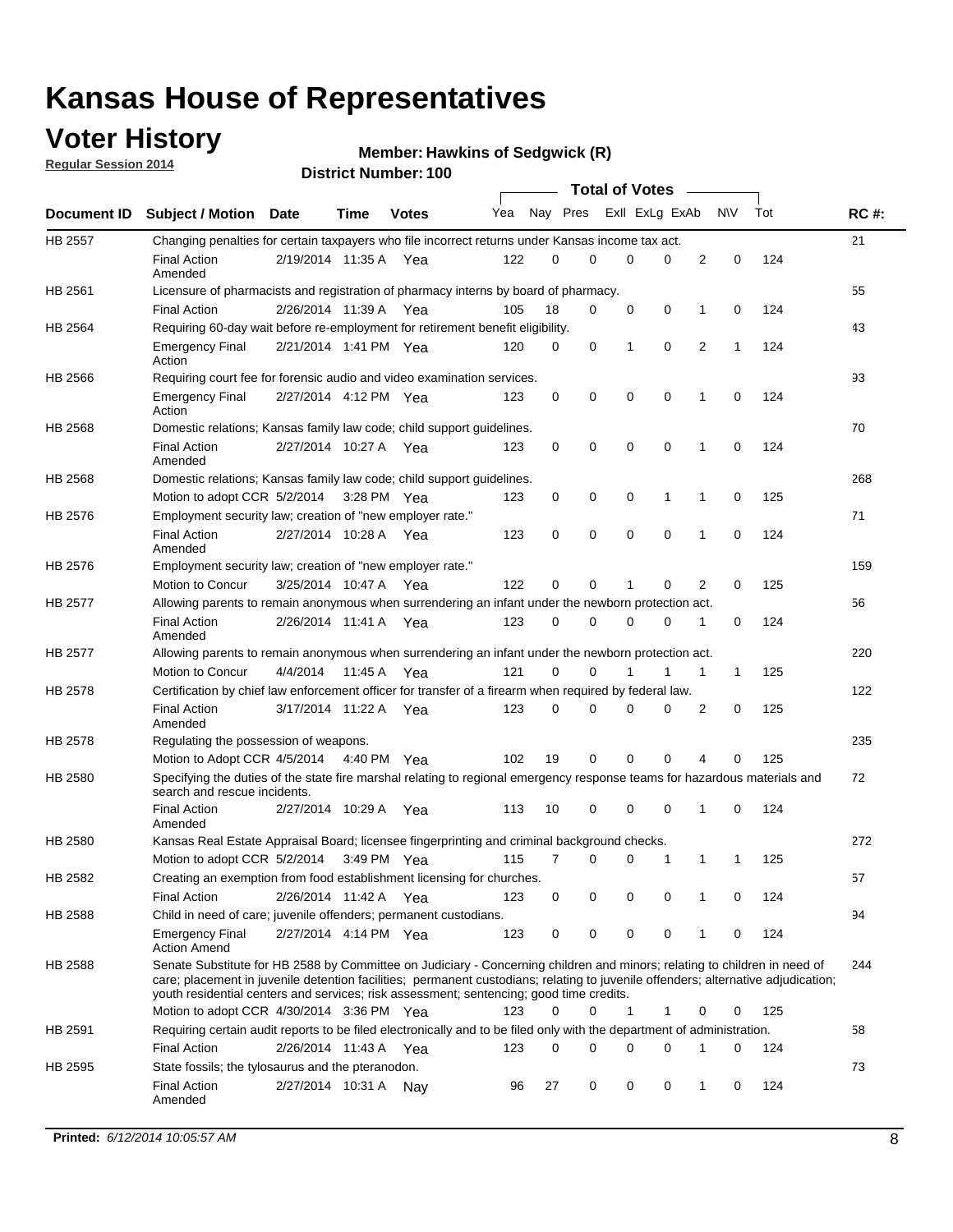### **Voter History**

**Regular Session 2014**

**Hawkins of Sedgwick (R)**

|             | טטו דסעוווטפו. ו<br><b>Total of Votes</b>                                                                                                                                                                                             |                       |             |              |     |                |             |                         |             |   |           |     |             |
|-------------|---------------------------------------------------------------------------------------------------------------------------------------------------------------------------------------------------------------------------------------|-----------------------|-------------|--------------|-----|----------------|-------------|-------------------------|-------------|---|-----------|-----|-------------|
| Document ID | <b>Subject / Motion Date</b>                                                                                                                                                                                                          |                       | Time        | <b>Votes</b> | Yea |                |             | Nay Pres ExII ExLg ExAb |             |   | <b>NV</b> | Tot | <b>RC#:</b> |
| HB 2596     | Computation of retirement benefits when a state officer or employee is placed on furlough or has reduction in compensation.                                                                                                           |                       |             |              |     |                |             |                         |             |   |           |     | 74          |
|             | <b>Final Action</b>                                                                                                                                                                                                                   | 2/27/2014 10:33 A     |             | Yea          | 123 | 0              | $\Omega$    | 0                       | 0           |   | 0         | 124 |             |
| HB 2596     | Computation of retirement benefits when a state officer or employee is placed on furlough or has reduction in<br>compensation.                                                                                                        |                       |             |              |     |                |             |                         |             |   |           |     | 246         |
|             | Motion to adopt CCR 4/30/2014 3:45 PM Yea                                                                                                                                                                                             |                       |             |              | 123 | 0              | $\mathbf 0$ | 1                       | 1           | 0 | 0         | 125 |             |
| HB 2597     | Municipal recycling services                                                                                                                                                                                                          |                       |             |              |     |                |             |                         |             |   |           |     | 97          |
|             | <b>Emergency Final</b><br><b>Action Amend</b>                                                                                                                                                                                         | 2/27/2014 4:20 PM     |             | Nav          | 105 | 18             | $\mathbf 0$ | $\mathbf 0$             | $\mathbf 0$ | 1 | 0         | 124 |             |
| HB 2599     | Authorizing the secretary of state to grant an easement to the unified government of Wyandotte county.                                                                                                                                |                       |             |              |     |                |             |                         |             |   |           |     | 22          |
|             | <b>Final Action</b>                                                                                                                                                                                                                   | 2/19/2014 11:37 A Yea |             |              | 120 | $\overline{2}$ | 0           | $\mathbf 0$             | 0           | 2 | 0         | 124 |             |
| HB 2599     | Authorizing the secretary of state to grant an easement to the unified government of Wyandotte county.                                                                                                                                |                       |             |              |     |                |             |                         |             |   |           |     | 118         |
|             | Motion to Concur                                                                                                                                                                                                                      | 3/14/2014 11:25 A Yea |             |              | 118 | 0              | 0           | $\overline{2}$          | 1           | 4 | 0         | 125 |             |
| HB 2602     | Increasing the percentage of unclassified employees allowed to be employed by KPERS from 25% to 50%.                                                                                                                                  |                       |             |              |     |                |             |                         |             |   |           |     | 44          |
|             | <b>Emergency Final</b><br>Action                                                                                                                                                                                                      | 2/21/2014 1:43 PM Yea |             |              | 107 | 13             | 0           | 1                       | 0           | 2 | 1         | 124 |             |
| HB 2602     | Increasing the percentage of unclassified employees allowed to be employed by KPERS from 25% to 50%.                                                                                                                                  |                       |             |              |     |                |             |                         |             |   |           |     | 195         |
|             | Motion to Concur                                                                                                                                                                                                                      | 4/1/2014              | 10:57 A     | Yea          | 108 | 15             | 0           | 1                       | 0           |   | 0         | 125 |             |
| HB 2609     | Practice of pharmacy; filling and refilling of prescriptions.                                                                                                                                                                         |                       |             |              |     |                |             |                         |             |   |           |     | 105         |
|             | <b>Emergency Final</b><br><b>Action Amend</b>                                                                                                                                                                                         | 2/27/2014 4:29 PM Yea |             |              | 123 | 0              | $\mathbf 0$ | $\mathbf 0$             | $\mathbf 0$ | 1 | 0         | 124 |             |
| HB 2611     | Conduct of dental offices.                                                                                                                                                                                                            |                       |             |              |     |                |             |                         |             |   |           |     | 83          |
|             | <b>Emergency Final</b><br>Action                                                                                                                                                                                                      | 2/27/2014 3:59 PM Yea |             |              | 123 | 0              | $\mathbf 0$ | $\mathbf 0$             | $\mathbf 0$ | 1 | 0         | 124 |             |
| HB 2612     | Relating to district judge and district magistrate judge vacancies.                                                                                                                                                                   |                       |             |              |     |                |             |                         |             |   |           |     | 75          |
|             | <b>Final Action</b><br>Amended                                                                                                                                                                                                        | 2/27/2014 10:34 A     |             | Yea          | 106 | 17             | $\mathbf 0$ | $\mathbf 0$             | $\mathbf 0$ | 1 | 0         | 124 |             |
| HB 2613     | Relating to the issuance of stillbirth and unborn child's death certificates.                                                                                                                                                         |                       |             |              |     |                |             |                         |             |   |           |     | 103         |
|             | <b>Emergency Final</b><br><b>Action Amend</b>                                                                                                                                                                                         | 2/27/2014 4:27 PM Yea |             |              | 122 | 1              | 0           | $\mathbf 0$             | $\Omega$    | 1 | 0         | 124 |             |
| HB 2615     | Substitute for HB 2615 by Committee on Commerce, Labor and Economic Development - Workers compensation assigned<br>risk pool.                                                                                                         |                       |             |              |     |                |             |                         |             |   |           |     | 185         |
|             | EFA Sub Bill<br>Amended                                                                                                                                                                                                               | 3/26/2014 3:42 PM Yea |             |              | 98  | 25             | 0           | 1                       | 0           | 1 | 0         | 125 |             |
| HB 2616     | Secretary of labor; explore agreement to allow state of Kansas to enforce OSHA standards.                                                                                                                                             |                       |             |              |     |                |             |                         |             |   |           |     | 92          |
|             | <b>Emergency Final</b><br>Action                                                                                                                                                                                                      | 2/27/2014 4:11 PM Yea |             |              | 93  | 30             | 0           | 0                       | 0           | 1 | 0         | 124 |             |
| HB 2616     | Senate Substitute for HB 2616 by Committee on Commerce - Secretary of labor directed to study state enforcement of OSHA 261<br>standards.                                                                                             |                       |             |              |     |                |             |                         |             |   |           |     |             |
|             | Motion to Concur                                                                                                                                                                                                                      | 5/2/2014              | 11:47 A Yea |              | 94  | 30             | 0           | 0                       | 1           | 0 | 0         | 125 |             |
| HB 2633     | Substitute for HB 2633 by Committee on Corrections and Juvenile Justice - Juvenile offenders; youth residential centers and<br>services; risk assessment; raising the age for prosecution as an adult; sentencing; good time credits. |                       |             |              |     |                |             |                         |             |   |           |     | 106         |
|             | EFA Sub Bill<br>Amended                                                                                                                                                                                                               | 2/27/2014 4:31 PM Yea |             |              | 122 | 1              | 0           | 0                       | 0           | 1 | 0         | 124 |             |
| HB 2636     | Secretary of health and environment and air quality standards.                                                                                                                                                                        |                       |             |              |     |                |             |                         |             |   |           |     | 45          |
|             | <b>Emergency Final</b><br><b>Action Amend</b>                                                                                                                                                                                         | 2/21/2014 1:44 PM Yea |             |              | 89  | 31             | 0           | 1                       | 0           | 2 | 1         | 124 |             |
| HB 2636     | Secretary of health and environment and air quality standards.                                                                                                                                                                        |                       |             |              |     |                |             |                         |             |   |           |     | 212         |
|             | Sub motion to concur 4/3/2014                                                                                                                                                                                                         |                       | 7:20 PM Yea |              | 121 | 3              | 0           | 0                       | 0           | 1 | 0         | 125 |             |
| HB 2642     | Income tax deduction for net gain on the sale of certain horses, cattle or livestock; income tax credit for expenditures to make 131<br>dwelling or facility accessible for persons with a disability.                                |                       |             |              |     |                |             |                         |             |   |           |     |             |
|             | <b>Final Action</b><br>Amended                                                                                                                                                                                                        | 3/20/2014 11:17 A Yea |             |              | 123 | 0              | 0           | 0                       | 1           | 1 | 0         | 125 |             |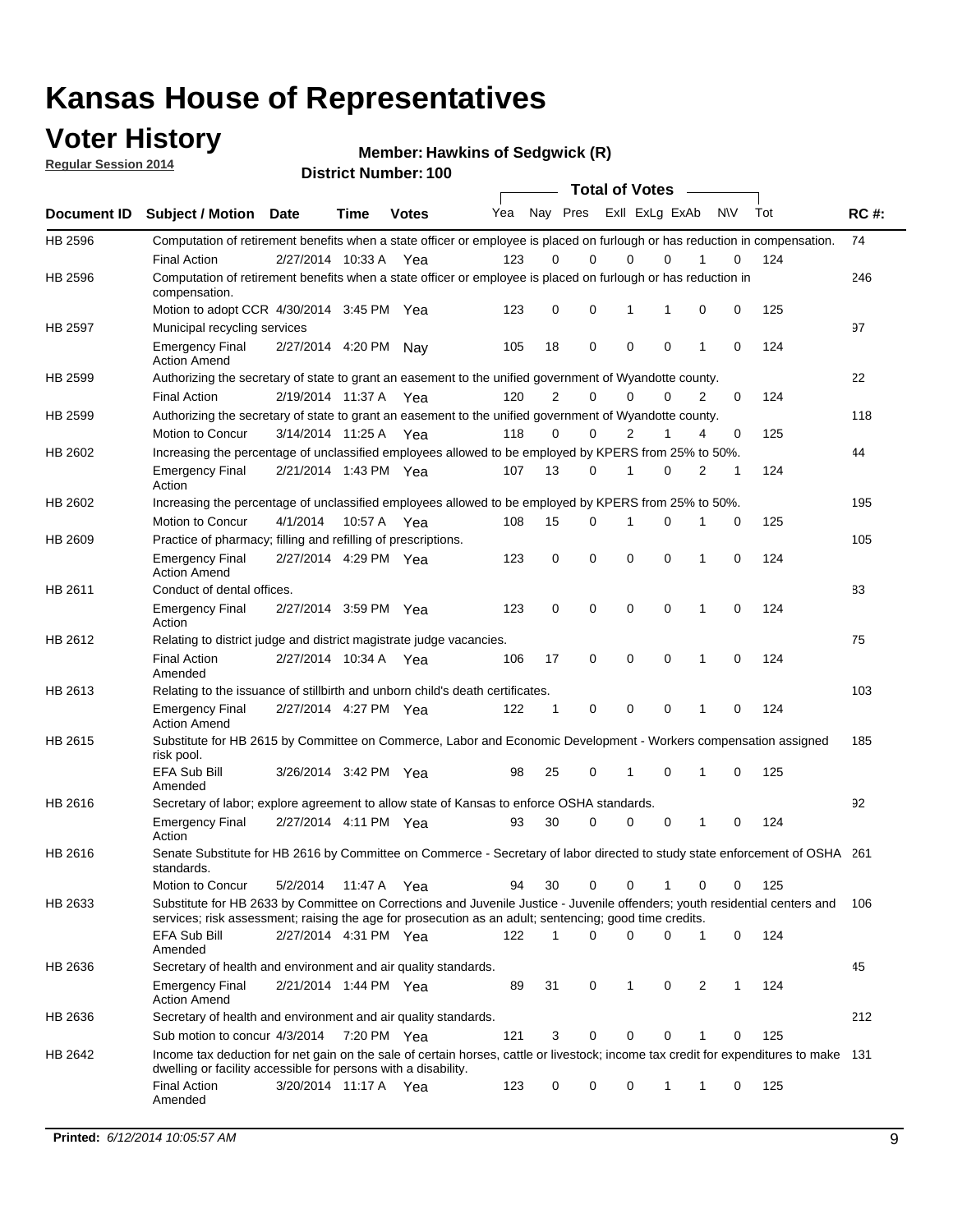#### **Voter History Regular Session 2014**

**Hawkins of Sedgwick (R)**

| דושב ווטופסטט ומוסף וח |                                                                                                                                                                                                                                                                                                                                                                                                                                                               |                       |             | <b>District Number: 100</b> |     |          |             |                       |                |   |             |     |             |
|------------------------|---------------------------------------------------------------------------------------------------------------------------------------------------------------------------------------------------------------------------------------------------------------------------------------------------------------------------------------------------------------------------------------------------------------------------------------------------------------|-----------------------|-------------|-----------------------------|-----|----------|-------------|-----------------------|----------------|---|-------------|-----|-------------|
|                        |                                                                                                                                                                                                                                                                                                                                                                                                                                                               |                       |             |                             |     |          |             | <b>Total of Votes</b> |                |   |             |     |             |
| <b>Document ID</b>     | <b>Subject / Motion Date</b>                                                                                                                                                                                                                                                                                                                                                                                                                                  |                       | <b>Time</b> | <b>Votes</b>                | Yea |          | Nay Pres    |                       | Exll ExLg ExAb |   | <b>NV</b>   | Tot | <b>RC#:</b> |
| HB 2643                | Property tax; classification of commercial and industrial machinery and equipment as personal property; reclassification of<br>property upon termination of IRB tax exemption; use of independent appraisers to appraiser certain                                                                                                                                                                                                                             |                       |             |                             |     |          |             |                       |                |   |             |     | 164         |
|                        | <b>Final Action</b><br>Amended                                                                                                                                                                                                                                                                                                                                                                                                                                | 3/26/2014 10:56 A Yea |             |                             | 123 | $\Omega$ | 0           | 1                     | 0              | 1 | 0           | 125 |             |
| HB 2643                | Property tax; classification of commercial and industrial machinery and equipment as personal property; reclassification of<br>property upon termination of IRB tax exemption; use of independent appraisers to appraiser certain complex property; motor<br>vehicles, members of military; mortgage registration tax phase out and replacement with fees; county clerk technology fund;<br>county treasurer technology fund.                                 |                       |             |                             |     |          |             |                       |                |   |             |     | 274         |
|                        | Motion to Concur                                                                                                                                                                                                                                                                                                                                                                                                                                              | 5/2/2014              |             | 5:12 PM Yea                 | 16  | 108      | 0           | 0                     | 0              |   | 0           | 125 |             |
| HB 2643                | Property tax; classification of commercial and industrial machinery and equipment as personal property; reclassification of<br>property upon termination of IRB tax exemption; use of independent appraisers to appraiser certain complex property; motor<br>vehicles, members of military; mortgage registration tax phase out and replacement with fees; county clerk technology fund;<br>county treasurer technology fund.<br>Motion to adopt CCR 5/3/2014 |                       |             | 1:53 AM Yea                 | 70  | 53       | 0           | 0                     | 0              | 1 | 1           | 125 | 286         |
| <b>HB 2648</b>         | Property tax exemption for levees.                                                                                                                                                                                                                                                                                                                                                                                                                            |                       |             |                             |     |          |             |                       |                |   |             |     | 100         |
|                        | <b>Emergency Final</b><br><b>Action Amend</b>                                                                                                                                                                                                                                                                                                                                                                                                                 | 2/27/2014 4:23 PM Yea |             |                             | 100 | 23       | 0           | $\mathbf 0$           | 0              | 1 | $\mathbf 0$ | 124 |             |
| HB 2651                | County law library.                                                                                                                                                                                                                                                                                                                                                                                                                                           |                       |             |                             |     |          |             |                       |                |   |             |     | 76          |
|                        | <b>Final Action</b><br>Amended                                                                                                                                                                                                                                                                                                                                                                                                                                | 2/27/2014 10:38 A     |             | Yea                         | 82  | 41       | $\mathbf 0$ | $\mathbf 0$           | $\Omega$       | 1 | $\Omega$    | 124 |             |
| HB 2655                | Allowing veterans with PTSD to seek mental health treatment upon certain convictions.                                                                                                                                                                                                                                                                                                                                                                         |                       |             |                             |     |          |             |                       |                |   |             |     | 77          |
|                        | <b>Final Action</b><br>Amended                                                                                                                                                                                                                                                                                                                                                                                                                                | 2/27/2014 10:40 A     |             | Yea                         | 123 | 0        | 0           | $\mathbf 0$           | 0              | 1 | 0           | 124 |             |
| HB 2655                | Senate Substitute for HB 2655 by Committee on Judiciary - Allowing veterans with PTSD to seek mental health treatment<br>upon certain convictions; also amending the crimes of interference with law enforcement and giving a false alarm.                                                                                                                                                                                                                    |                       |             |                             |     |          |             |                       |                |   |             |     | 224         |
|                        | Motion to Concur                                                                                                                                                                                                                                                                                                                                                                                                                                              | 4/4/2014              |             | 5:42 PM Yea                 | 122 | $\Omega$ | $\Omega$    | $\Omega$              | 1              | 2 | 0           | 125 |             |
| HB 2656                | Authorizing the state of Kansas to pay the death gratuity benefit to the designated survivor of a Kansas service member during 48<br>a federal government shutdown and providing for reimbursement to the state                                                                                                                                                                                                                                               |                       |             |                             |     |          |             |                       |                |   |             |     |             |
|                        | <b>Final Action</b>                                                                                                                                                                                                                                                                                                                                                                                                                                           | 2/26/2014 11:27 A Yea |             |                             | 123 | $\Omega$ | 0           | 0                     |                |   | 0           | 124 |             |
| HB 2661                | Substitute for HB 2661 by Committee on Energy and Environment - Siting of electric transmission lines; notice and hearing<br>requirements.<br>EFA Sub Bill                                                                                                                                                                                                                                                                                                    | 3/26/2014 3:37 PM Yea |             |                             | 119 | 4        | 0           | 1                     | 0              | 1 | 0           | 125 | 181         |
| HB 2662                | Expungment of driving under the influence convictions.                                                                                                                                                                                                                                                                                                                                                                                                        |                       |             |                             |     |          |             |                       |                |   |             |     | 116         |
|                        | <b>Final Action</b><br>Amended                                                                                                                                                                                                                                                                                                                                                                                                                                | 3/14/2014 11:22 A     |             | Nav                         | 87  | 31       | 0           | $\overline{2}$        | 1              | 4 | 0           | 125 |             |
| HB 2668                | Health insurance for qualified professional associations.                                                                                                                                                                                                                                                                                                                                                                                                     |                       |             |                             |     |          |             |                       |                |   |             |     | 34          |
|                        | <b>Final Action</b><br>Amended                                                                                                                                                                                                                                                                                                                                                                                                                                | 2/21/2014 11:21 A Yea |             |                             | 114 | 7        | $\mathbf 0$ | 1                     | 0              | 2 | 0           | 124 |             |
| HB 2668                | Predetermination of health insurance benefits                                                                                                                                                                                                                                                                                                                                                                                                                 |                       |             |                             |     |          |             |                       |                |   |             |     | 262         |
|                        | Motion to Concur                                                                                                                                                                                                                                                                                                                                                                                                                                              | 5/2/2014              |             | 12:05 P Nay                 | 97  | 27       | 0           | 0                     |                | 0 | 0           | 125 |             |
| HB 2669                | State civil service board; transferred from the department of administration to the office of administrative hearings.                                                                                                                                                                                                                                                                                                                                        |                       |             |                             |     |          |             |                       |                |   |             |     | 87          |
|                        | <b>Emergency Final</b><br>Action                                                                                                                                                                                                                                                                                                                                                                                                                              | 2/27/2014 4:05 PM Yea |             |                             | 110 | 13       | 0           | 0                     | 0              |   | 0           | 124 |             |
| HB 2673                | Kansas healing arts act; physician assistant licensure act.                                                                                                                                                                                                                                                                                                                                                                                                   |                       |             |                             |     |          |             |                       |                |   |             |     | 91          |
|                        | <b>Emergency Final</b><br><b>Action Amend</b>                                                                                                                                                                                                                                                                                                                                                                                                                 | 2/27/2014 4:10 PM Yea |             |                             | 105 | 18       | 0           | 0                     | 0              | 1 | 0           | 124 |             |
| HB 2673                | Board of healing arts functions and duties, physician assistants licensure act and podiatry act.                                                                                                                                                                                                                                                                                                                                                              |                       |             |                             |     |          |             |                       |                |   |             |     | 270         |
|                        | Motion to adopt CCR 5/2/2014                                                                                                                                                                                                                                                                                                                                                                                                                                  |                       |             | 3:39 PM Yea                 | 111 | 11       | 0           | 0                     | 1              | 1 | 1           | 125 |             |
| HB 2675                | Relating to procurement negotiating committees; certified businesses.                                                                                                                                                                                                                                                                                                                                                                                         |                       |             |                             |     |          |             |                       |                |   |             |     | 165         |
|                        | <b>Final Action</b><br>Amended                                                                                                                                                                                                                                                                                                                                                                                                                                | 3/26/2014 10:57 A Yea |             |                             | 123 | 0        | 0           | 1                     | 0              | 1 | 0           | 125 |             |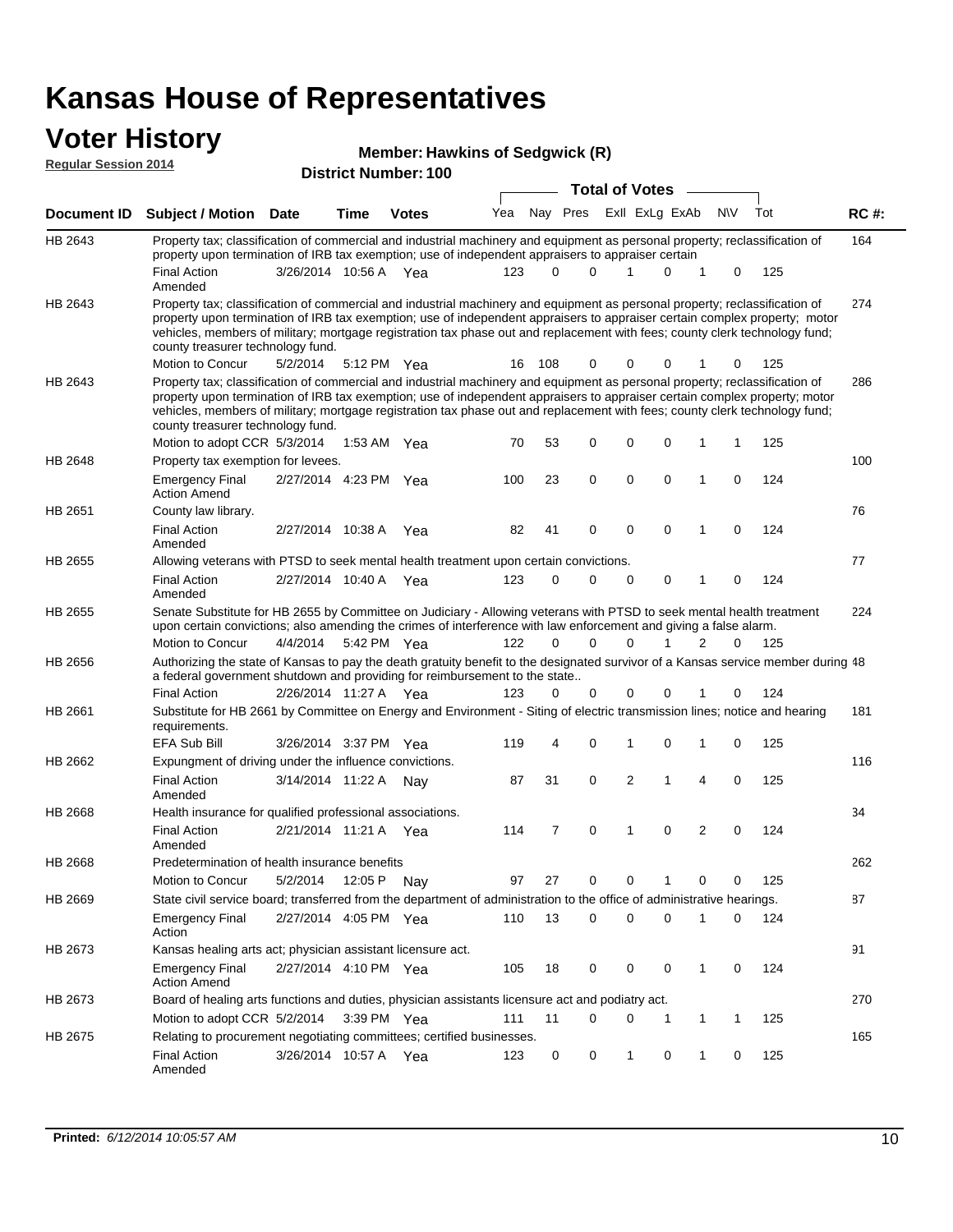### **Voter History**

**Regular Session 2014**

#### **Hawkins of Sedgwick (R)**

| <b>District Number: 100</b> |  |
|-----------------------------|--|
|                             |  |

|                |                                                                                                                                                                                                                                                 |                       |             |              |     |          |             | <b>Total of Votes</b> | $\sim$       |                |              |     |             |
|----------------|-------------------------------------------------------------------------------------------------------------------------------------------------------------------------------------------------------------------------------------------------|-----------------------|-------------|--------------|-----|----------|-------------|-----------------------|--------------|----------------|--------------|-----|-------------|
|                | Document ID Subject / Motion Date                                                                                                                                                                                                               |                       | Time        | <b>Votes</b> | Yea | Nay Pres |             | Exll ExLg ExAb        |              |                | <b>NV</b>    | Tot | <b>RC#:</b> |
| HB 2681        | Substitute for HB2681 by Committee on Veterans, Military, and Homeland Security--Abolishing the Kansas commission on<br>veterans affairs; creating the Kansas commission on veterans affairs office within the executive branch of government.  |                       |             |              |     |          |             |                       |              |                |              |     | 132         |
|                | Final Action Sub Bill 3/20/2014 11:18 A Yea                                                                                                                                                                                                     |                       |             |              | 123 | 0        | $\Omega$    | $\Omega$              | $\mathbf{1}$ | 1              | 0            | 125 |             |
| HB 2681        | Substitute for HB2681 by Committee on Veterans, Military, and Homeland Security - Abolishing the Kansas commission on<br>veterans affairs; creating the Kansas commission on veterans affairs office within the executive branch of government. |                       |             |              |     |          |             |                       |              |                |              |     | 219         |
|                | Motion to Concur                                                                                                                                                                                                                                | 4/4/2014 11:41 A Yea  |             |              | 122 | 0        | 0           |                       | 1            | 1              | 0            | 125 |             |
| HB 2684        | Allocating moneys from driver's license fees to the judicial branch nonjudicial salary adjustment fund.                                                                                                                                         |                       |             |              |     |          |             |                       |              |                |              |     | 78          |
|                | <b>Final Action</b>                                                                                                                                                                                                                             | 2/27/2014 10:41 A Yea |             |              | 93  | 30       | 0           | 0                     | $\Omega$     | 1              | 0            | 124 |             |
| <b>HB 2687</b> | Unclaimed property act and hearings.                                                                                                                                                                                                            |                       |             |              |     |          |             |                       |              |                |              |     | 59          |
|                | <b>Final Action</b>                                                                                                                                                                                                                             | 2/26/2014 11:44 A     |             | Yea          | 119 | 4        | $\mathbf 0$ | 0                     | 0            | 1              | 0            | 124 |             |
| <b>HB 2687</b> | Unclaimed property act and hearings.                                                                                                                                                                                                            |                       |             |              |     |          |             |                       |              |                |              |     | 251         |
|                | Motion to Concur                                                                                                                                                                                                                                | 5/1/2014              | 1:56 PM Yea |              | 125 | 0        | $\mathbf 0$ | $\mathbf 0$           | $\Omega$     | 0              | 0            | 125 |             |
| HB 2689        | Amending which convictions are counted for driving while license canceled, suspended or revoked.                                                                                                                                                |                       |             |              |     |          |             |                       |              |                |              |     | 231         |
|                | <b>Final Action</b><br>Amended                                                                                                                                                                                                                  | 4/5/2014              | 10:23 A Yea |              | 121 | 0        | 0           | 0                     | 0            | $\overline{4}$ | 0            | 125 |             |
| HB 2693        | Providing for testing by community colleges for commercial driver's licenses and allowing temporary commercial driver's<br>license holders the ability to drive class A commercial vehicles.                                                    |                       |             |              |     |          |             |                       |              |                |              |     | 104         |
|                | <b>Emergency Final</b><br><b>Action Amend</b>                                                                                                                                                                                                   | 2/27/2014 4:28 PM Yea |             |              | 123 | 0        | 0           | 0                     | 0            | 1              | 0            | 124 |             |
| HB 2693        | Senate Substitute for HB 2693 by Committee on Transportation - Providing for testing by community colleges for commercial<br>driver's licenses; entities serving as driver's licenses examiners.                                                |                       |             |              |     |          |             |                       |              |                |              |     | 255         |
|                | Motion to adopt CCR 5/1/2014 4:42 PM Yea                                                                                                                                                                                                        |                       |             |              | 125 | 0        | 0           | 0                     | 0            | 0              | 0            | 125 |             |
| HB 2715        | Farm machinery and equipment annual highway permits, commercial drivers' license.                                                                                                                                                               |                       |             |              |     |          |             |                       |              |                |              |     | 98          |
|                | <b>Emergency Final</b><br><b>Action Amend</b>                                                                                                                                                                                                   | 2/27/2014 4:21 PM Yea |             |              | 123 | 0        | $\Omega$    | $\Omega$              | 0            | 1              | 0            | 124 |             |
| HB 2717        | Registration of operators of assisted living, residential health care, home plus or adult day care facilities.                                                                                                                                  |                       |             |              |     |          |             |                       |              |                |              |     | 175         |
|                | <b>Emergency Final</b><br><b>Action Amend</b>                                                                                                                                                                                                   | 3/26/2014 3:29 PM Yea |             |              | 114 | 9        | $\Omega$    | 1                     | 0            | 1              | 0            | 125 |             |
| HB 2721        | Substitute for Substitute for HB 2721 by Committee on Commerce, Labor and Economic Development †Enacting the<br>business entity standard treatment act.                                                                                         |                       |             |              |     |          |             |                       |              |                |              |     | 117         |
|                | Final Action Sub Bill 3/14/2014 11:23 A Yea                                                                                                                                                                                                     |                       |             |              | 118 | 0        | 0           | 2                     | 1            | 4              | 0            | 125 |             |
| HB 2721        | Substitute for Substitute for HB 2721 by Committee on Commerce, Labor and Economic Development - Enacting the business 273<br>entity standard treatment act.                                                                                    |                       |             |              |     |          |             |                       |              |                |              |     |             |
|                | Motion to Concur                                                                                                                                                                                                                                | 5/2/2014              | 3:59 PM Yea |              | 122 | 0        | 0           | 0                     | 1            | 1              | 1            | 125 |             |
| HB 2724        | Uniform commercial driver's license act; definition of tank vehicle.                                                                                                                                                                            |                       |             |              |     |          |             |                       |              |                |              |     | 99          |
|                | <b>Emergency Final</b><br>Action                                                                                                                                                                                                                | 2/27/2014 4:22 PM Yea |             |              | 122 | 1        | $\mathbf 0$ | $\mathbf 0$           | 0            | 1              | 0            | 124 |             |
| HB 2727        | Expiration of license plates and placards for individuals with disability.                                                                                                                                                                      |                       |             |              |     |          |             |                       |              |                |              |     | 88          |
|                | Emergency Final<br>Action                                                                                                                                                                                                                       | 2/27/2014 4:06 PM Yea |             |              | 123 | 0        | 0           | 0                     | 0            | 1              | 0            | 124 |             |
| HB 2728        | Permits for the operation of salvage vehicles no longer required to be prepared in triplicate.                                                                                                                                                  |                       |             |              |     |          |             |                       |              |                |              |     | 89          |
|                | <b>Emergency Final</b><br>Action                                                                                                                                                                                                                | 2/27/2014 4:07 PM Yea |             |              | 122 | 1        | 0           | 0                     | 0            | 1              | 0            | 124 |             |
| HB 2728        | Permits for the operation of salvage vehicles no longer required to be prepared in triplicate.                                                                                                                                                  |                       |             |              |     |          |             |                       |              |                |              |     | 192         |
|                | Motion to Concur                                                                                                                                                                                                                                | 3/31/2014 11:43 A Yea |             |              | 122 | 0        | 0           | $\mathbf{1}$          | 0            | 2              | 0            | 125 |             |
| HB 2732        | Sales tax authority for Rooks county for constructing or remodeling a jail facility.                                                                                                                                                            |                       |             |              |     |          |             |                       |              |                |              |     | 232         |
|                | <b>Final Action</b>                                                                                                                                                                                                                             | 4/5/2014 10:24 A Yea  |             |              | 121 | 0        | 0           | 0                     | 0            | 4              | 0            | 125 |             |
| HB 2744        | Insurance; coverage for autism spectrum disorder.                                                                                                                                                                                               |                       |             |              |     |          |             |                       |              |                |              |     | 137         |
|                | <b>Final Action</b>                                                                                                                                                                                                                             | 3/21/2014 10:14 A Yea |             |              | 114 | 3        | 0           | 0                     | $\mathbf{1}$ | 6              | $\mathbf{1}$ | 125 |             |
|                | Amended                                                                                                                                                                                                                                         |                       |             |              |     |          |             |                       |              |                |              |     |             |
| HB 2745        | Tax lien on property voluntarily transferred.                                                                                                                                                                                                   |                       |             |              |     |          |             |                       |              |                |              |     | 166         |
|                | <b>Final Action</b>                                                                                                                                                                                                                             | 3/26/2014 10:58 A     |             | Yea          | 123 | 0        | 0           | 1                     | 0            | $\mathbf{1}$   | 0            | 125 |             |
|                | <b>Printed: 6/12/2014 10:05:57 AM</b>                                                                                                                                                                                                           |                       |             |              |     |          |             |                       |              |                |              |     | 11          |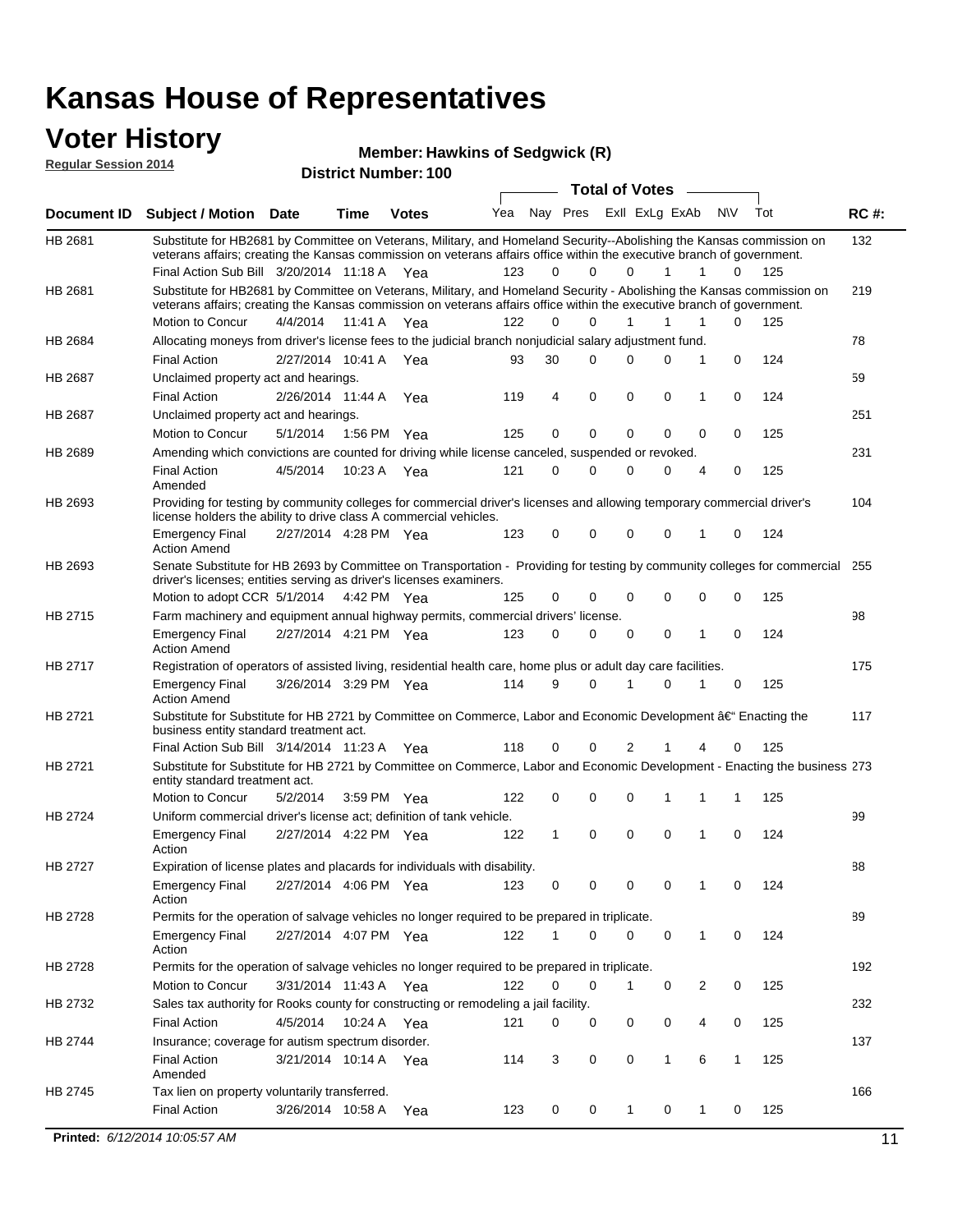### **Voter History**

**Regular Session 2014**

#### **Hawkins of Sedgwick (R)**

|                    |                                                                                                                                                                                                                                      |                       |             |              |     |          |          | <b>Total of Votes</b> |                |                |          |     |             |
|--------------------|--------------------------------------------------------------------------------------------------------------------------------------------------------------------------------------------------------------------------------------|-----------------------|-------------|--------------|-----|----------|----------|-----------------------|----------------|----------------|----------|-----|-------------|
| <b>Document ID</b> | <b>Subject / Motion Date</b>                                                                                                                                                                                                         |                       | Time        | <b>Votes</b> | Yea | Nay Pres |          |                       | Exll ExLg ExAb | N\V            |          | Tot | <b>RC#:</b> |
| HB 2755            | Repealing the sunset on the Kansas taxpayer transparency act.                                                                                                                                                                        |                       |             |              |     |          |          |                       |                |                |          |     | 140         |
|                    | <b>Final Action</b>                                                                                                                                                                                                                  | 3/24/2014 10:13 A     |             | Yea          | 122 | 0        | 0        | 0                     | 0              | 3              | 0        | 125 |             |
| HB 2767            | State child death review board.                                                                                                                                                                                                      |                       |             |              |     |          |          |                       |                |                |          |     | 167         |
|                    | <b>Final Action</b><br>Amended                                                                                                                                                                                                       | 3/26/2014 10:59 A     |             | Yea          | 123 | 0        | 0        | 1                     | $\mathbf 0$    | 1              | 0        | 125 |             |
| <b>HCR 5029</b>    | Urging the Kansas bureau of investigation to establish a blue alert system for the state of Kansas.                                                                                                                                  |                       |             |              |     |          |          |                       |                |                |          |     | 95          |
|                    | <b>Emergency Final</b><br><b>Action Amend</b>                                                                                                                                                                                        | 2/27/2014 4:15 PM Yea |             |              | 121 | 2        | 0        | 0                     | 0              | 1              | 0        | 124 |             |
| <b>HCR 5031</b>    | Urging Congress to provide for the prompt payment of disability compensation to U.S. Veterans.                                                                                                                                       |                       |             |              |     |          |          |                       |                |                |          |     | 125         |
|                    | <b>Final Action</b>                                                                                                                                                                                                                  | 3/19/2014 11:21 A Yea |             |              | 122 | $\Omega$ | 0        | 0                     | 1              | 2              | 0        | 125 |             |
| HR 6049            | Resolution encouraging the creation of a Kansas plan for comprehensive treatment of chronic obstruction pulmonary<br>disease.                                                                                                        |                       |             |              |     |          |          |                       |                |                |          |     | 109         |
|                    | <b>Emergency Final</b><br><b>Action Amend</b>                                                                                                                                                                                        | 3/6/2014              | 11:24 A     | Yea          | 120 | 0        | 0        | 2                     | 1              | $\overline{2}$ | 0        | 125 |             |
| HR 6063            | Urging the President to extend the qualifications for the Women's Army Corps Service Medal.                                                                                                                                          |                       |             |              |     |          |          |                       |                |                |          |     | 143         |
|                    | <b>Final Action</b>                                                                                                                                                                                                                  | 3/25/2014 10:11 A Yea |             |              | 123 | $\Omega$ | $\Omega$ | 1                     | $\Omega$       | 1              | 0        | 125 |             |
| SB 40              | House Substitute for SB 40 by Committee on Corrections and Juvenile Justice †Secretary of corrections; including juvenile<br>offenders in the prison made goods act; authorizing use of correctional industries funds for payment of |                       |             |              |     |          |          |                       |                |                |          |     | 123         |
|                    | Final Action Sub Bill 3/17/2014 11:23 A Yea                                                                                                                                                                                          |                       |             |              | 123 | 0        | 0        | $\Omega$              | $\Omega$       | 2              | 0        | 125 |             |
| SB 54              | Medical assistance recovery program; rules and regulations.                                                                                                                                                                          |                       |             |              |     |          |          |                       |                |                |          |     | 174         |
|                    | <b>Emergency Final</b><br><b>Action Amend</b>                                                                                                                                                                                        | 3/26/2014 3:28 PM Yea |             |              | 95  | 28       | 0        | 1                     | $\mathbf 0$    | 1              | 0        | 125 |             |
| SB 54              | Amendments to statutes regulating abortions.                                                                                                                                                                                         |                       |             |              |     |          |          |                       |                |                |          |     | 214         |
|                    | Motion to Adopt CCR 4/4/2014                                                                                                                                                                                                         |                       |             | 9:59 AM Yea  | 112 | 11       | 0        | 1                     | $\mathbf 0$    | 1              | 0        | 125 |             |
| SB 63              | State use law; purchases by municipalities; committee sunset date and chairperson selection.                                                                                                                                         |                       |             |              |     |          |          |                       |                |                |          |     | 280         |
|                    | Motion to adopt CCR 5/2/2014                                                                                                                                                                                                         |                       |             | 8:52 PM Yea  | 124 | 0        | 0        | 0                     | $\mathbf 0$    | 1              | 0        | 125 |             |
| <b>SB 99</b>       | Lobbyists defined.                                                                                                                                                                                                                   |                       |             |              |     |          |          |                       |                |                |          |     | 184         |
|                    | <b>Emergency Final</b><br>Action                                                                                                                                                                                                     | 3/26/2014 3:41 PM Yea |             |              | 117 | 6        | 0        | 1                     | $\mathbf 0$    | 1              | 0        | 125 |             |
| SB 147             | House Substitute for SB 147 by Committee on Agriculture and Natural Resources †Amending the powers and duties of the 133<br>Kansas department of agriculture division of conservation and the state conservation commission.         |                       |             |              |     |          |          |                       |                |                |          |     |             |
|                    | Final Action Sub Bill 3/20/2014 11:19 A Yea<br>Amended                                                                                                                                                                               |                       |             |              | 123 | 0        | 0        | 0                     | 1              | 1              | 0        | 125 |             |
| <b>SB 218</b>      | House Substitute for SB 218 by Committee on Appropriations-Education; relating to the financing and instruction thereof;                                                                                                             |                       |             |              |     |          |          |                       |                |                |          |     | 226         |
|                    | making and concerning appropriations for the fiscal years ending June 30, 2014, and June 30, 2015, for certain agencies.<br>Final Action Sub Bill 4/4/2014                                                                           |                       | 6:17 PM Nay |              | 91  | 31       | $\Omega$ | 0                     | 1              | $\overline{2}$ | $\Omega$ | 125 |             |
|                    | Amended                                                                                                                                                                                                                              |                       |             |              |     |          |          |                       |                |                |          |     |             |
| <b>SB 218</b>      | House Substitute for SB 218 by Committee on Appropriations-Education; relating to the financing and instruction thereof;                                                                                                             |                       |             |              |     |          |          |                       |                |                |          |     | 237         |
|                    | making and concerning appropriations for the fiscal years ending June 30, 2014, and June 30, 2015, for certain agencies.                                                                                                             |                       |             |              |     |          |          |                       |                |                |          |     |             |
|                    | Sub Motion to Adopt 4/6/2014 12:51 A Yea                                                                                                                                                                                             |                       |             |              | 55  | 67       | 0        | 0                     | 0              | 3              | 0        | 125 |             |
| SB 231             | <b>CCR</b><br>House Substitute for SB 231 †Concerning valuation and appeals; renaming the state court of tax appeals; timing of                                                                                                      |                       |             |              |     |          |          |                       |                |                |          |     | 134         |
|                    | decisions.<br>Final Action Sub Bill 3/20/2014 11:21 A Yea                                                                                                                                                                            |                       |             |              | 123 | 0        | 0        | 0                     | $\mathbf{1}$   | 1              | 0        | 125 |             |
|                    | Amended                                                                                                                                                                                                                              |                       |             |              |     |          |          |                       |                |                |          |     |             |
| SB 231             | House Substitute for SB 231 - Concerning valuation and appeals; renaming the state court of tax appeals; timing of<br>decisions                                                                                                      |                       |             |              |     |          |          |                       |                |                |          |     | 281         |
|                    | Motion to Adopt CCR 5/2/2014 8:56 PM Yea                                                                                                                                                                                             |                       |             |              | 124 | 0        | 0        | 0                     | $\mathbf 0$    | 1              | 0        | 125 |             |
| SB 245             | House Substitute for SB 245 by Committee on Appropriations - Appropriations for FY 2014, FY 2015, and FY 2016 for the<br>department of corrections; capital improvement projects.                                                    |                       |             |              |     |          |          |                       |                |                |          |     | 13          |
|                    | Final Action Sub Bill 2/13/2014 11:34 A Yea<br>Amended                                                                                                                                                                               |                       |             |              | 79  | 41       | 0        | 3                     | 0              | 1              | 0        | 124 |             |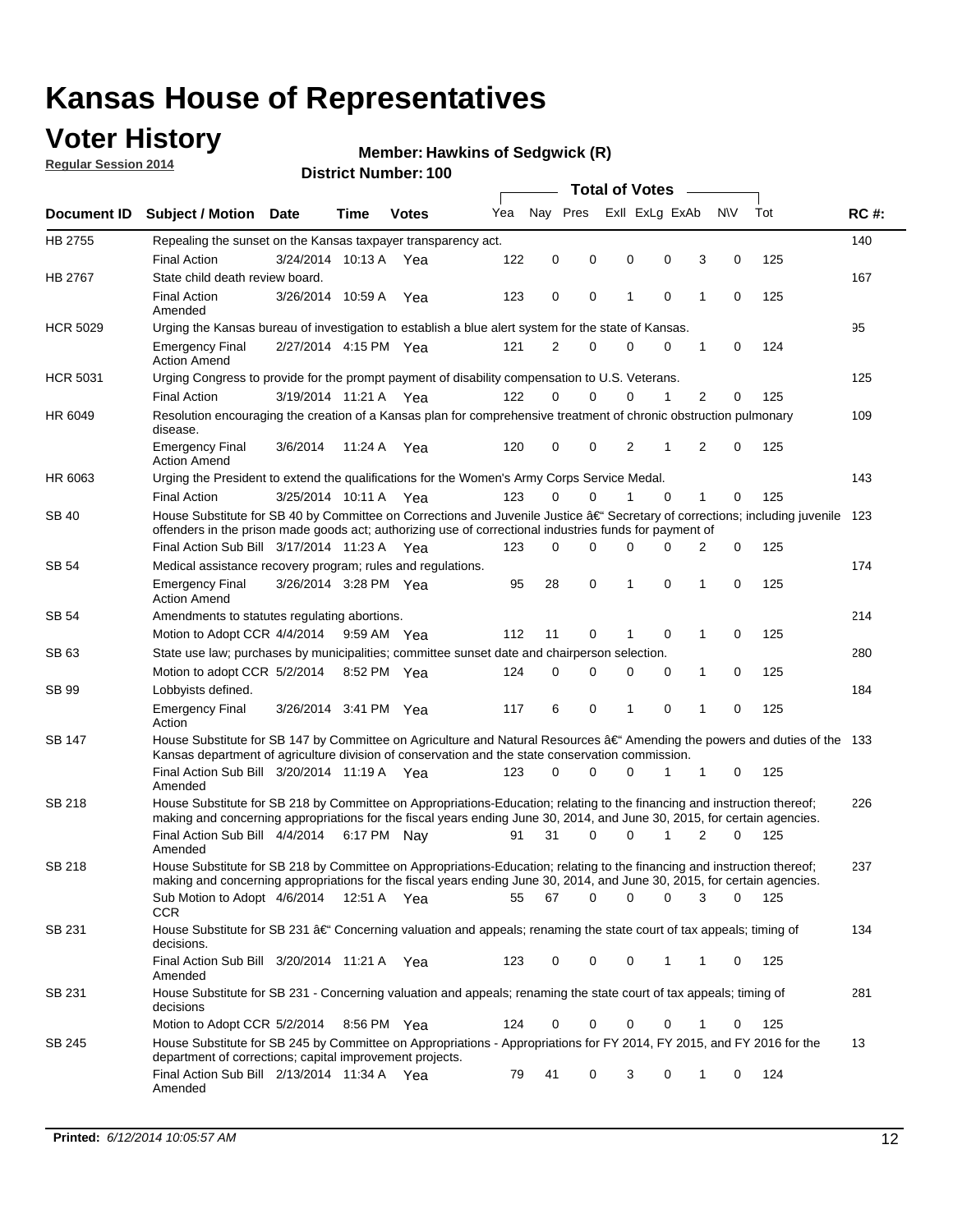### **Voter History**

#### **Hawkins of Sedgwick (R)**

**Regular Session 2014**

|        |                                                                                                                                                                                                                                                                                                                                                                                                                                                                                                                                                                                                                                                                                                                                                                               |                       |      |              |     |    |          | <b>Total of Votes</b> |             |                         |           |     |             |
|--------|-------------------------------------------------------------------------------------------------------------------------------------------------------------------------------------------------------------------------------------------------------------------------------------------------------------------------------------------------------------------------------------------------------------------------------------------------------------------------------------------------------------------------------------------------------------------------------------------------------------------------------------------------------------------------------------------------------------------------------------------------------------------------------|-----------------------|------|--------------|-----|----|----------|-----------------------|-------------|-------------------------|-----------|-----|-------------|
|        | Document ID Subject / Motion Date                                                                                                                                                                                                                                                                                                                                                                                                                                                                                                                                                                                                                                                                                                                                             |                       | Time | <b>Votes</b> | Yea |    | Nay Pres | Exll ExLg ExAb        |             |                         | <b>NV</b> | Tot | <b>RC#:</b> |
| SB 245 | House Substitute for SB 245 by Committee on Appropriations - Education funding; relating to mineral production; creating the<br>mineral production education fund, crediting 20% of remainder from oil and gas tax into such fund, moneys expended on<br>education; abolishing the oil and gas valuation depletion trust fund; allowing the counties to retain funds already in such<br>county's oil and gas valuation depletion trust fund; concerning school financing sources; proceeds from the tax levied by a<br>school district under authority of K.S.A. 2013 Supp. 72-6431, remitted to the state treasury to the credit of the state school<br>district finance fund not to the district's general fund; making and concerning appropriations for fiscal year 2017. |                       |      |              |     |    |          |                       |             |                         |           |     | 258         |
|        | Motion to adopt CCR 5/1/2014                                                                                                                                                                                                                                                                                                                                                                                                                                                                                                                                                                                                                                                                                                                                                  |                       |      | 5:06 PM Yea  | 88  | 37 | 0        | $\Omega$              | 0           | 0                       | 0         | 125 |             |
| SB 248 | Victim notification prior to release of certain inmates.                                                                                                                                                                                                                                                                                                                                                                                                                                                                                                                                                                                                                                                                                                                      |                       |      |              |     |    |          |                       |             |                         |           |     | 119         |
|        | <b>Final Action</b>                                                                                                                                                                                                                                                                                                                                                                                                                                                                                                                                                                                                                                                                                                                                                           | 3/17/2014 11:18 A Yea |      |              | 122 | 0  | 0        | 0                     | 0           | $\overline{\mathbf{c}}$ | 1         | 125 |             |
| SB 254 | Medical assistance recovery program; rules and regulations.                                                                                                                                                                                                                                                                                                                                                                                                                                                                                                                                                                                                                                                                                                                   |                       |      |              |     |    |          |                       |             |                         |           |     | 179         |
|        | <b>Emergency Final</b><br>Action                                                                                                                                                                                                                                                                                                                                                                                                                                                                                                                                                                                                                                                                                                                                              | 3/26/2014 3:34 PM Yea |      |              | 123 | 0  | 0        | $\mathbf{1}$          | 0           | 1                       | 0         | 125 |             |
| SB 256 | Attorney general; costs in criminal appeals.                                                                                                                                                                                                                                                                                                                                                                                                                                                                                                                                                                                                                                                                                                                                  |                       |      |              |     |    |          |                       |             |                         |           |     | 147         |
|        | <b>Final Action</b><br>Amended                                                                                                                                                                                                                                                                                                                                                                                                                                                                                                                                                                                                                                                                                                                                                | 3/25/2014 10:16 A     |      | Yea          | 119 | 4  | 0        | 1                     | 0           | 1                       | 0         | 125 |             |
| SB 256 | Amending the crime of mistreatment of a dependent adult; creating the crime of mistreatment of an elder person; amending<br>the crime of unlawful sexual relations; amending provisions relating to appearance bonds and surety regulation; amending<br>violations of the Kansas racketeer influenced and corrupt organization act; also concerning the attorney general, costs in<br>criminal appeals.                                                                                                                                                                                                                                                                                                                                                                       |                       |      |              |     |    |          |                       |             |                         |           |     | 236         |
|        | Motion to Adopt CCR 4/5/2014                                                                                                                                                                                                                                                                                                                                                                                                                                                                                                                                                                                                                                                                                                                                                  |                       |      | 6:52 PM Yea  | 118 | 4  | 0        | 0                     | 0           | 3                       | 0         | 125 |             |
| SB 258 | Amending the juvenile statute of limitations to match adult time limitations for sex crimes.                                                                                                                                                                                                                                                                                                                                                                                                                                                                                                                                                                                                                                                                                  |                       |      |              |     |    |          |                       |             |                         |           |     | 135         |
|        | <b>Final Action</b><br>Amended                                                                                                                                                                                                                                                                                                                                                                                                                                                                                                                                                                                                                                                                                                                                                | 3/20/2014 11:21 A Yea |      |              | 123 | 0  | 0        | 0                     | 1           | $\mathbf{1}$            | 0         | 125 |             |
| SB 258 | Relating to issuance of certificates of birth resulting in stillbirth.                                                                                                                                                                                                                                                                                                                                                                                                                                                                                                                                                                                                                                                                                                        |                       |      |              |     |    |          |                       |             |                         |           |     | 259         |
|        | Motion to Adopt CCR 5/1/2014                                                                                                                                                                                                                                                                                                                                                                                                                                                                                                                                                                                                                                                                                                                                                  |                       |      | 5:12 PM Yea  | 121 | 4  | 0        | 0                     | $\mathbf 0$ | 0                       | 0         | 125 |             |
| SB 263 | Establishing the military funeral honors fund under the adjutant general's office.                                                                                                                                                                                                                                                                                                                                                                                                                                                                                                                                                                                                                                                                                            |                       |      |              |     |    |          |                       |             |                         |           |     | 148         |
|        | <b>Final Action</b><br>Amended                                                                                                                                                                                                                                                                                                                                                                                                                                                                                                                                                                                                                                                                                                                                                | 3/25/2014 10:17 A Yea |      |              | 123 | 0  | 0        | 1                     | 0           | 1                       | 0         | 125 |             |
| SB 263 | Veterans and military matters; military honors fund; death gratuity; disabled veterans preference, state jobs and contracts;<br>schools on military reservations, funding.                                                                                                                                                                                                                                                                                                                                                                                                                                                                                                                                                                                                    |                       |      |              |     |    |          |                       |             |                         |           |     | 256         |
|        | Motion to adopt CCR 5/1/2014                                                                                                                                                                                                                                                                                                                                                                                                                                                                                                                                                                                                                                                                                                                                                  |                       |      | 4:47 PM Yea  | 124 | 0  | 0        | 0                     | 0           | 0                       | 1         | 125 |             |
| SB 265 | Income definition for Homestead Refund eligibility.                                                                                                                                                                                                                                                                                                                                                                                                                                                                                                                                                                                                                                                                                                                           |                       |      |              |     |    |          |                       |             |                         |           |     | 113         |
|        | <b>Final Action</b><br>Amended                                                                                                                                                                                                                                                                                                                                                                                                                                                                                                                                                                                                                                                                                                                                                | 3/13/2014 11:23 A Yea |      |              | 121 | 0  | 0        | 1                     | 1           | $\overline{2}$          | 0         | 125 |             |
| SB 265 | Definition of income for homestead refund and SAFESR eligibility; income tax credits for adoption expenses and expenses to<br>make dwelling or facility accessible to persons with a disability; income tax deductions, self-employment taxes, expenses<br>related to organ donations, net gain on the sale of certain livestock; withholding, non-resident pass-through entity income;<br>Kansas taxpayer transparency act, sunset; sales tax exemptions.                                                                                                                                                                                                                                                                                                                    |                       |      |              |     |    |          |                       |             |                         |           |     | 227         |
|        | Motion to Adopt CCR 4/4/2014 6:29 PM Yea                                                                                                                                                                                                                                                                                                                                                                                                                                                                                                                                                                                                                                                                                                                                      |                       |      |              | 122 | 0  | 0        | 0                     | 1           | 2                       | 0         | 125 |             |
| SB 266 | Mineral severance tax return file date.                                                                                                                                                                                                                                                                                                                                                                                                                                                                                                                                                                                                                                                                                                                                       |                       |      |              |     |    |          |                       |             |                         |           |     | 114         |
|        | <b>Final Action</b><br>Amended                                                                                                                                                                                                                                                                                                                                                                                                                                                                                                                                                                                                                                                                                                                                                | 3/13/2014 11:24 A Yea |      |              | 121 | 0  | 0        | 1                     | 1           | 2                       | 0         | 125 |             |
| SB 266 | Severance tax return and payment dates; sales tax authority for Rooks county; property tax exemptions for certain donations<br>of land to the state and for amateur-built aircraft; sales tax exemptions for surface mining equipment and certain charitable<br>organizations.                                                                                                                                                                                                                                                                                                                                                                                                                                                                                                |                       |      |              |     |    |          |                       |             |                         |           |     | 266         |
|        | Motion to Adopt CCR 5/2/2014                                                                                                                                                                                                                                                                                                                                                                                                                                                                                                                                                                                                                                                                                                                                                  |                       |      | 3:19 PM Yea  | 122 | 1  | 0        | 0                     | 1           | 1                       | 0         | 125 |             |
| SB 267 | Insurance; excluding real estate from acceptable security deposits with the commissioner and requiring original handwritten<br>signatures on deposit forms.                                                                                                                                                                                                                                                                                                                                                                                                                                                                                                                                                                                                                   |                       |      |              |     |    |          |                       |             |                         |           |     | 144         |
|        | <b>Final Action</b>                                                                                                                                                                                                                                                                                                                                                                                                                                                                                                                                                                                                                                                                                                                                                           | 3/25/2014 10:12 A Yea |      |              | 123 | 0  | 0        | 1                     | 0           | 1                       | 0         | 125 |             |
| SB 268 | Insurance; Risk-based capital requirements.                                                                                                                                                                                                                                                                                                                                                                                                                                                                                                                                                                                                                                                                                                                                   |                       |      |              |     |    |          |                       |             |                         |           |     | 145         |
|        | Final Action                                                                                                                                                                                                                                                                                                                                                                                                                                                                                                                                                                                                                                                                                                                                                                  | 3/25/2014 10:13 A     |      | Yea          | 123 | 0  | 0        | 1                     | 0           | 1                       | 0         | 125 |             |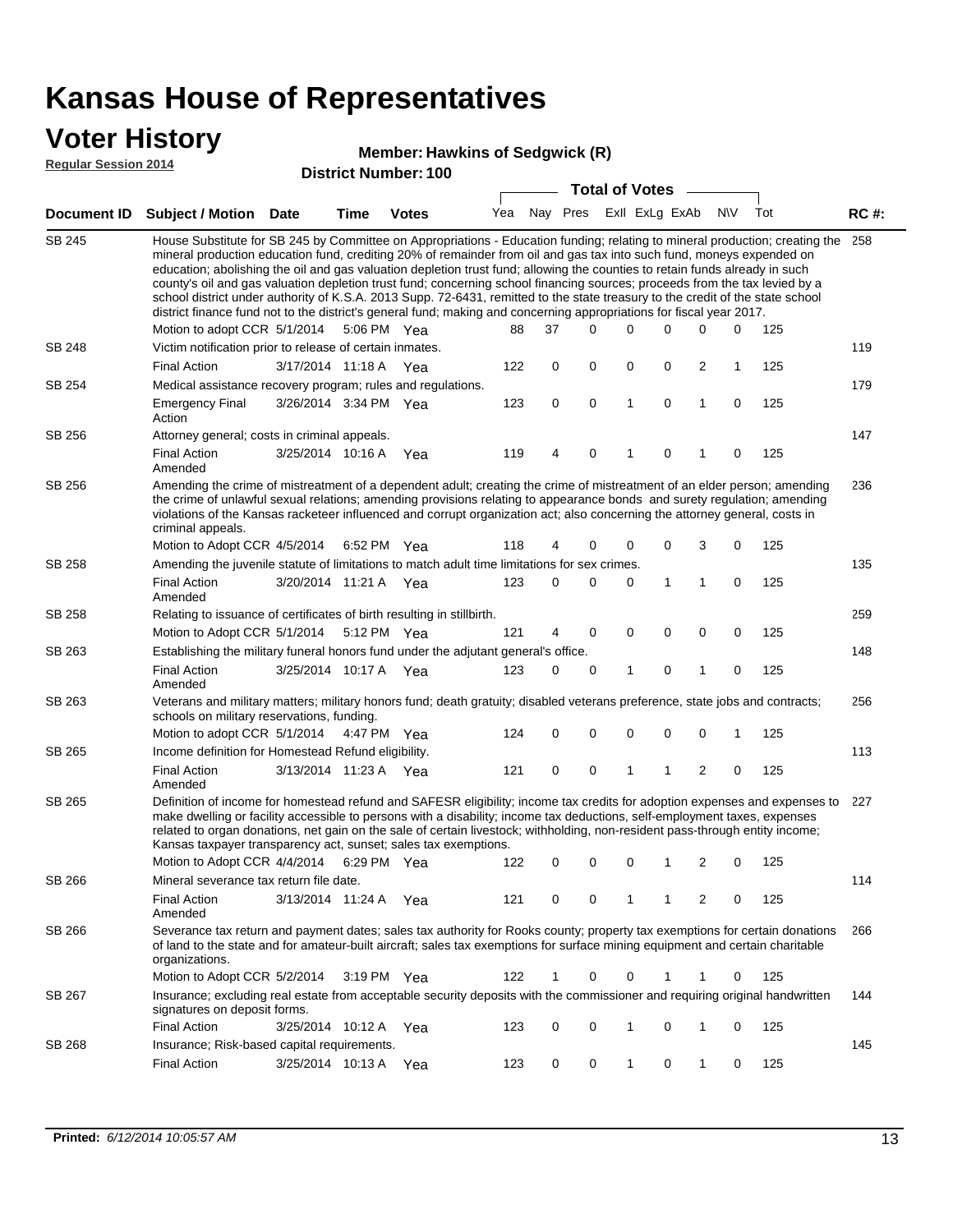### **Voter History**

**Regular Session 2014**

#### **Hawkins of Sedgwick (R)**

|               |                                                                                                                                                                                    |                       |      |              |     |                |             | <b>Total of Votes</b> |                |   |             |     |             |
|---------------|------------------------------------------------------------------------------------------------------------------------------------------------------------------------------------|-----------------------|------|--------------|-----|----------------|-------------|-----------------------|----------------|---|-------------|-----|-------------|
| Document ID   | <b>Subject / Motion Date</b>                                                                                                                                                       |                       | Time | <b>Votes</b> | Yea | Nay Pres       |             |                       | Exll ExLg ExAb |   | N\V         | Tot | <b>RC#:</b> |
| SB 271        | Amending the Kansas medicaid fraud control act.                                                                                                                                    |                       |      |              |     |                |             |                       |                |   |             |     | 176         |
|               | <b>Emergency Final</b><br><b>Action Amend</b>                                                                                                                                      | 3/26/2014 3:30 PM Yea |      |              | 123 | 0              | 0           | 1                     | 0              | 1 | $\mathbf 0$ | 125 |             |
| SB 271        | Amending the Kansas medicaid fraud control act.                                                                                                                                    |                       |      |              |     |                |             |                       |                |   |             |     | 228         |
|               | Motion to Adopt CCR 4/4/2014 6:33 PM Yea                                                                                                                                           |                       |      |              | 122 | 0              | 0           | 0                     | 1              | 2 | 0           | 125 |             |
| SB 272        | Eliminating the 3% limit on controlled shooting area acreage in a county.                                                                                                          |                       |      |              |     |                |             |                       |                |   |             |     | 149         |
|               | <b>Final Action</b>                                                                                                                                                                | 3/25/2014 10:19 A Yea |      |              | 123 | 0              | 0           | 1                     | 0              | 1 | $\mathbf 0$ | 125 |             |
| SB 273        | House Substitute for SB 273 by Committee on Transportation †Commercial vehicles; regulation and registration thereof.                                                              |                       |      |              |     |                |             |                       |                |   |             |     | 168         |
|               | Final Action Sub Bill 3/26/2014 11:00 A Yea<br>Amended                                                                                                                             |                       |      |              | 122 | 1              | 0           | 1                     | 0              | 1 | 0           | 125 |             |
| SB 273        | Regulation of commercial motor vehicles; exemption from rules and regulations of the Kansas corporation commission.                                                                |                       |      |              |     |                |             |                       |                |   |             |     | 265         |
|               | Motion to Adopt CCR 5/2/2014 3:10 PM Yea                                                                                                                                           |                       |      |              | 101 | 22             | 0           | 0                     | 1              | 1 | 0           | 125 |             |
| SB 274        | Political action committees, legislative leadership.                                                                                                                               |                       |      |              |     |                |             |                       |                |   |             |     | 169         |
|               | <b>Final Action</b><br>Amended                                                                                                                                                     | 3/26/2014 11:01 A Yea |      |              | 108 | 15             | 0           | -1                    | 0              | 1 | 0           | 125 |             |
| <b>SB 278</b> | Establishing the state board of veterinary examiners within the animal health division of the Kansas department of agriculture<br>for a two-year period.                           |                       |      |              |     |                |             |                       |                |   |             |     | 127         |
|               | <b>Final Action</b>                                                                                                                                                                | 3/19/2014 11:24 A     |      | Yea          | 122 | 0              | 0           | 0                     | 1              | 2 | 0           | 125 |             |
| SB 284        | Amending the Kansas 911 act.                                                                                                                                                       |                       |      |              |     |                |             |                       |                |   |             |     | 124         |
|               | <b>Final Action</b>                                                                                                                                                                | 3/17/2014 11:24 A     |      | Yea          | 121 | $\overline{2}$ | $\mathbf 0$ | $\mathbf 0$           | $\mathbf 0$    | 2 | 0           | 125 |             |
| SB 285        | Optometrists; prohibition against limiting payment for covered services to insurance plan amounts.                                                                                 |                       |      |              |     |                |             |                       |                |   |             |     | 150         |
|               | <b>Final Action</b><br>Amended                                                                                                                                                     | 3/25/2014 10:20 A     |      | Yea          | 123 | 0              | 0           | $\mathbf{1}$          | 0              | 1 | 0           | 125 |             |
| SB 286        | Extending sunset date on certain agriculture fees from July 1, 2015, to July 1, 2019.                                                                                              |                       |      |              |     |                |             |                       |                |   |             |     | 151         |
|               | <b>Final Action</b><br>Amended                                                                                                                                                     | 3/25/2014 10:23 A     |      | Nay          | 76  | 47             | 0           | $\mathbf{1}$          | 0              | 1 | 0           | 125 |             |
| SB 286        | Agriculture; extending sunset date on certain agriculture fees from July 1, 2015, to July 1, 2018; national day of the cowboy;<br>establishing the local food and farm task force. |                       |      |              |     |                |             |                       |                |   |             |     | 264         |
|               | Motion to adopt CCR 5/2/2014 3:04 PM Yea                                                                                                                                           |                       |      |              | 102 | 21             | 0           | 0                     | 1              | 1 | 0           | 125 |             |
| SB 306        | Modernizing certain insurance laws to allow use of additional investments.                                                                                                         |                       |      |              |     |                |             |                       |                |   |             |     | 173         |
|               | <b>Emergency Final</b><br>Action                                                                                                                                                   | 3/26/2014 3:26 PM Yea |      |              | 123 | 0              | 0           | 1                     | $\mathbf 0$    | 1 | 0           | 125 |             |
| <b>SB 308</b> | Updating the Kansas no-call act.                                                                                                                                                   |                       |      |              |     |                |             |                       |                |   |             |     | 138         |
|               | <b>Final Action</b>                                                                                                                                                                | 3/21/2014 10:15 A     |      | Yea          | 117 | 0              | 0           | 0                     | $\mathbf{1}$   | 6 | 1           | 125 |             |
| SB 309        | Health insurance coverage for qualified professional associations.                                                                                                                 |                       |      |              |     |                |             |                       |                |   |             |     | 182         |
|               | <b>Emergency Final</b><br>Action                                                                                                                                                   | 3/26/2014 3:38 PM Yea |      |              | 122 | 1              | 0           | 1                     | 0              | 1 | 0           | 125 |             |
| SB 310        | Grand juries; crimes to consider; amendment of indictment.                                                                                                                         |                       |      |              |     |                |             |                       |                |   |             |     | 180         |
|               | <b>Emergency Final</b><br>Action                                                                                                                                                   | 3/26/2014 3:35 PM Yea |      |              | 122 | 1              | 0           | 1                     | 0              | 1 | 0           | 125 |             |
| SB 311        | Increasing the noneconomic damages cap and changing rules related to expert evidence.                                                                                              |                       |      |              |     |                |             |                       |                |   |             |     | 142         |
|               | <b>Final Action</b><br>Amended                                                                                                                                                     | 3/24/2014 10:17 A Yea |      |              | 119 | 3              | $\Omega$    | 0                     | 0              | 3 | 0           | 125 |             |
| SB 311        | Increasing the noneconomic damages cap, changing rules related to expert evidence and repealing statutes pertaining to<br>collateral source benefits.                              |                       |      |              |     |                |             |                       |                |   |             |     | 203         |
|               | Motion to adopt CCR 4/3/2014 6:15 PM Yea                                                                                                                                           |                       |      |              | 120 | 4              | 0           | 0                     | 0              | 1 | 0           | 125 |             |
| SB 321        | Return of premiums separate from notice of denial of coverage.                                                                                                                     |                       |      |              |     |                |             |                       |                |   |             |     | 146         |
|               | <b>Final Action</b>                                                                                                                                                                | 3/25/2014 10:15 A Yea |      |              | 123 | 0              | 0           | 1                     | 0              | 1 | 0           | 125 |             |
| SB 329        | Clarifying court orders relating to parents in juvenile offender cases.<br><b>Final Action</b><br>Amended                                                                          | 3/20/2014 11:23 A Yea |      |              | 123 | 0              | 0           | 0                     | 1              | 1 | 0           | 125 | 136         |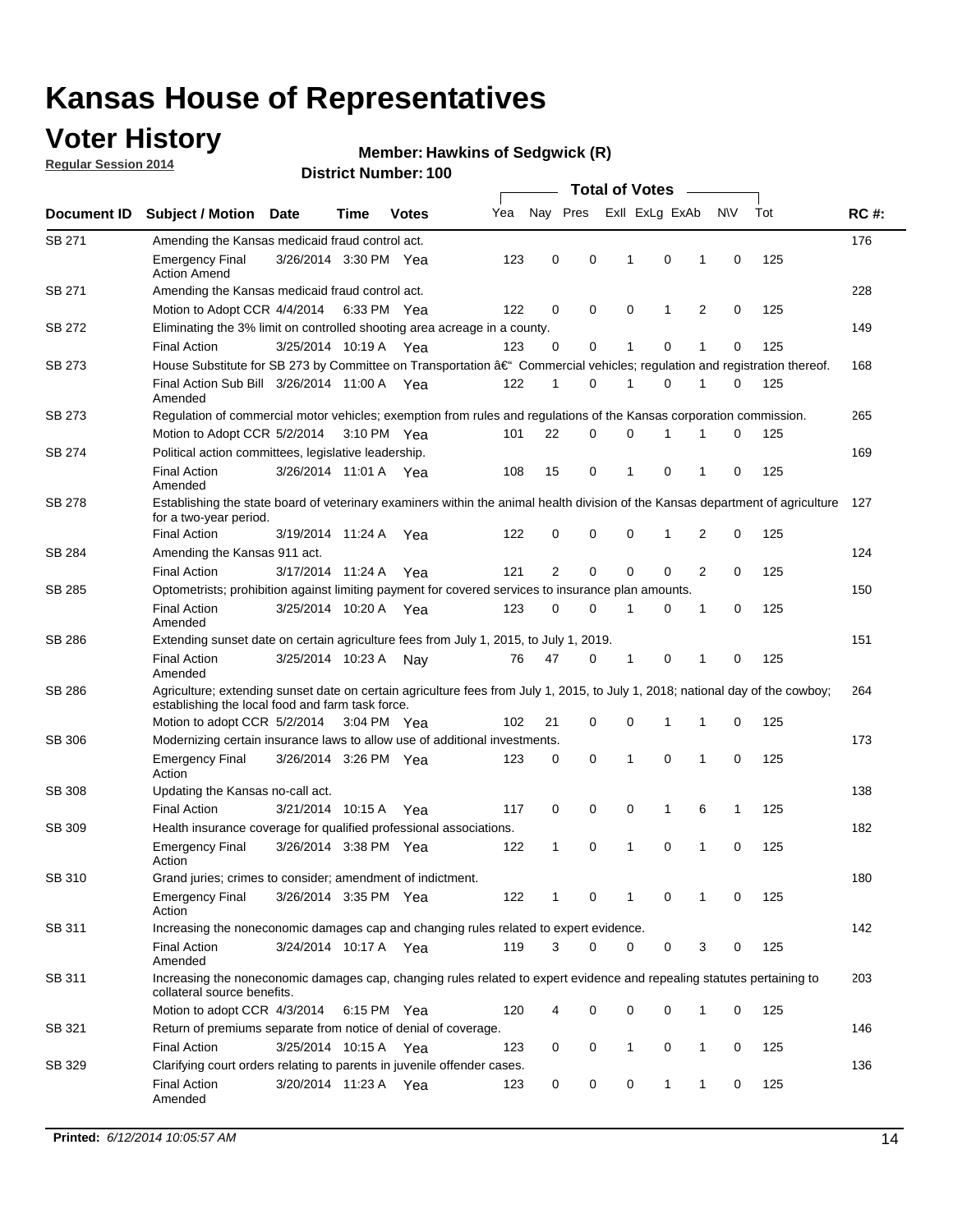### **Voter History**

**Regular Session 2014**

#### **Hawkins of Sedgwick (R)**

|                 |                                                                                                                                                                    |                       |             |              |     |              |                | <b>Total of Votes</b>   |             |              |           |     |             |
|-----------------|--------------------------------------------------------------------------------------------------------------------------------------------------------------------|-----------------------|-------------|--------------|-----|--------------|----------------|-------------------------|-------------|--------------|-----------|-----|-------------|
| Document ID     | <b>Subject / Motion Date</b>                                                                                                                                       |                       | Time        | <b>Votes</b> | Yea |              |                | Nay Pres ExII ExLg ExAb |             |              | <b>NV</b> | Tot | <b>RC#:</b> |
| SB 329          | Clarifying court orders relating to parents in juvenile offender cases and changing the statute of limitations on certain juvenile<br>offenses.                    |                       |             |              |     |              |                |                         |             |              |           |     | 242         |
|                 | Motion to adopt CCR 4/30/2014 3:23 PM Yea                                                                                                                          |                       |             |              | 122 | $\mathbf 1$  | 0              | 1                       | -1          | $\mathbf 0$  | 0         | 125 |             |
| SB 344          | Special permits, oversized loads, transportation of hay or feed stuffs.                                                                                            |                       |             |              |     |              |                |                         |             |              |           |     | 152         |
|                 | <b>Final Action</b><br>Amended                                                                                                                                     | 3/25/2014 10:24 A     |             | Yea          | 122 | $\mathbf{1}$ | 0              | 1                       | $\mathbf 0$ | $\mathbf{1}$ | 0         | 125 |             |
| SB 349          | Boiler safety act; deputy inspectors.                                                                                                                              |                       |             |              |     |              |                |                         |             |              |           |     | 128         |
|                 | <b>Final Action</b><br>Amended                                                                                                                                     | 3/19/2014 11:25 A     |             | Yea          | 119 | 3            | 0              | 0                       | 1           | 2            | 0         | 125 |             |
| <b>SB 349</b>   | Board of technical professions; recodification of professions and scope of practice, other; boiler safety act, deputy<br>inspectors.                               |                       |             |              |     |              |                |                         |             |              |           |     | 215         |
|                 | Motion to Adopt CCR 4/4/2014                                                                                                                                       |                       | 10:02 A     | Yea          | 112 | 11           | 0              | 1                       | 0           | 1            | 0         | 125 |             |
| SB 351          | Vehicle identification numbers; penalties; damages.                                                                                                                |                       |             |              |     |              |                |                         |             |              |           |     | 153         |
|                 | <b>Final Action</b>                                                                                                                                                | 3/25/2014 10:25 A     |             | Yea          | 123 | 0            | 0              | 1                       | 0           | 1            | 0         | 125 |             |
| <b>SB 357</b>   | Increasing the number of allowable hunter education deferrals.                                                                                                     |                       |             |              |     |              |                |                         |             |              |           |     | 154         |
|                 | <b>Final Action</b><br>Amended                                                                                                                                     | 3/25/2014 10:26 A     |             | Yea          | 97  | 26           | 0              | 1                       | 0           | 1            | 0         | 125 |             |
| SB 357          | Authorizing land purchases by the state; amending process state uses to address seized wildlife; increasing the number of<br>allowable hunter education deferrals. |                       |             |              |     |              |                |                         |             |              |           |     | 275         |
|                 | Motion to Adopt CCR 5/2/2014                                                                                                                                       |                       | 7:53 PM Yea |              | 113 | 11           | 0              | 0                       | 0           | 1            | 0         | 125 |             |
| SB 359          | Relating to asbestos-related liability.                                                                                                                            |                       |             |              |     |              |                |                         |             |              |           |     | 177         |
|                 | <b>Emergency Final</b><br>Action                                                                                                                                   | 3/26/2014 3:32 PM Yea |             |              | 94  | 29           | 0              | 1                       | 0           | 1            | 0         | 125 |             |
| SB 367          | Creating the student data privacy act.                                                                                                                             |                       |             |              |     |              |                |                         |             |              |           |     | 186         |
|                 | <b>Emergency Final</b><br><b>Action Amend</b>                                                                                                                      | 3/26/2014 3:43 PM Yea |             |              | 119 | 4            | 0              | 1                       | 0           | 1            | 0         | 125 |             |
| <b>SB 367</b>   | Creating the student data privacy act.                                                                                                                             |                       |             |              |     |              |                |                         |             |              |           |     | 245         |
|                 | Motion to adopt CCR 4/30/2014 3:41 PM Yea                                                                                                                          |                       |             |              | 123 | 0            | 0              | 1                       | 1           | 0            | 0         | 125 |             |
| SB 371          | Amending employment security law regarding disposition of penalty funds and disclosure of confidential information.                                                |                       |             |              |     |              |                |                         |             |              |           |     | 129         |
|                 | <b>Final Action</b>                                                                                                                                                | 3/19/2014 11:27 A Yea |             |              | 90  | 32           | 0              | $\mathbf 0$             | 1           | 2            | 0         | 125 |             |
| SB 372          | Amending the shared work unemployment compensation program; layoff aversion.                                                                                       |                       |             |              |     |              |                |                         |             |              |           |     | 155         |
|                 | <b>Final Action</b>                                                                                                                                                | 3/25/2014 10:28 A     |             | Yea          | 123 | 0            | 0              | $\mathbf{1}$            | 0           | 1            | 0         | 125 |             |
| SB 402          | Amending statutes related to the Kansas criminal justice information system committee.                                                                             |                       |             |              |     |              |                |                         |             |              |           |     | 178         |
|                 | <b>Emergency Final</b><br>Action                                                                                                                                   | 3/26/2014 3:33 PM Yea |             |              | 123 | 0            | 0              | 1                       | 0           | 1            | 0         | 125 |             |
| SB 423          | Authorizing Department of Administration to sell Landon and Eisenhower state office buildings.                                                                     |                       |             |              |     |              |                |                         |             |              |           |     | 233         |
|                 | <b>Final Action</b><br>Amended                                                                                                                                     | 4/5/2014              | 10:28 A     | Yea          | 66  | 55           | 0              | 0                       | 0           | 4            | 0         | 125 |             |
| SB 424          | Amending the statutory requirements for a valid hospital lien.                                                                                                     |                       |             |              |     |              |                |                         |             |              |           |     | 183         |
|                 | <b>Emergency Final</b><br>Action                                                                                                                                   | 3/26/2014 3:39 PM Yea |             |              | 115 | 8            | 0              | 1                       | 0           | 1            | 0         | 125 |             |
| <b>SCR 1618</b> | Substitute for SCR 1618 by Committee on Federal and State Affairs -- State constitutional amendment authorizing raffles.                                           |                       |             |              |     |              |                |                         |             |              |           |     | 170         |
|                 | Final Action Sub Bill 3/26/2014 11:06 A Yea                                                                                                                        |                       |             |              | 102 | 19           | $\overline{2}$ | 1                       | 0           | 1            | 0         | 125 |             |
| <b>SCR 1620</b> | Port authority; creation in Stafford, Kansas.                                                                                                                      |                       |             |              |     |              |                |                         |             |              |           |     | 234         |
|                 | <b>Final Action</b>                                                                                                                                                | 4/5/2014              | 10:29 A Yea |              | 121 | 0            | 0              | 0                       | 0           | 4            | 0         | 125 |             |